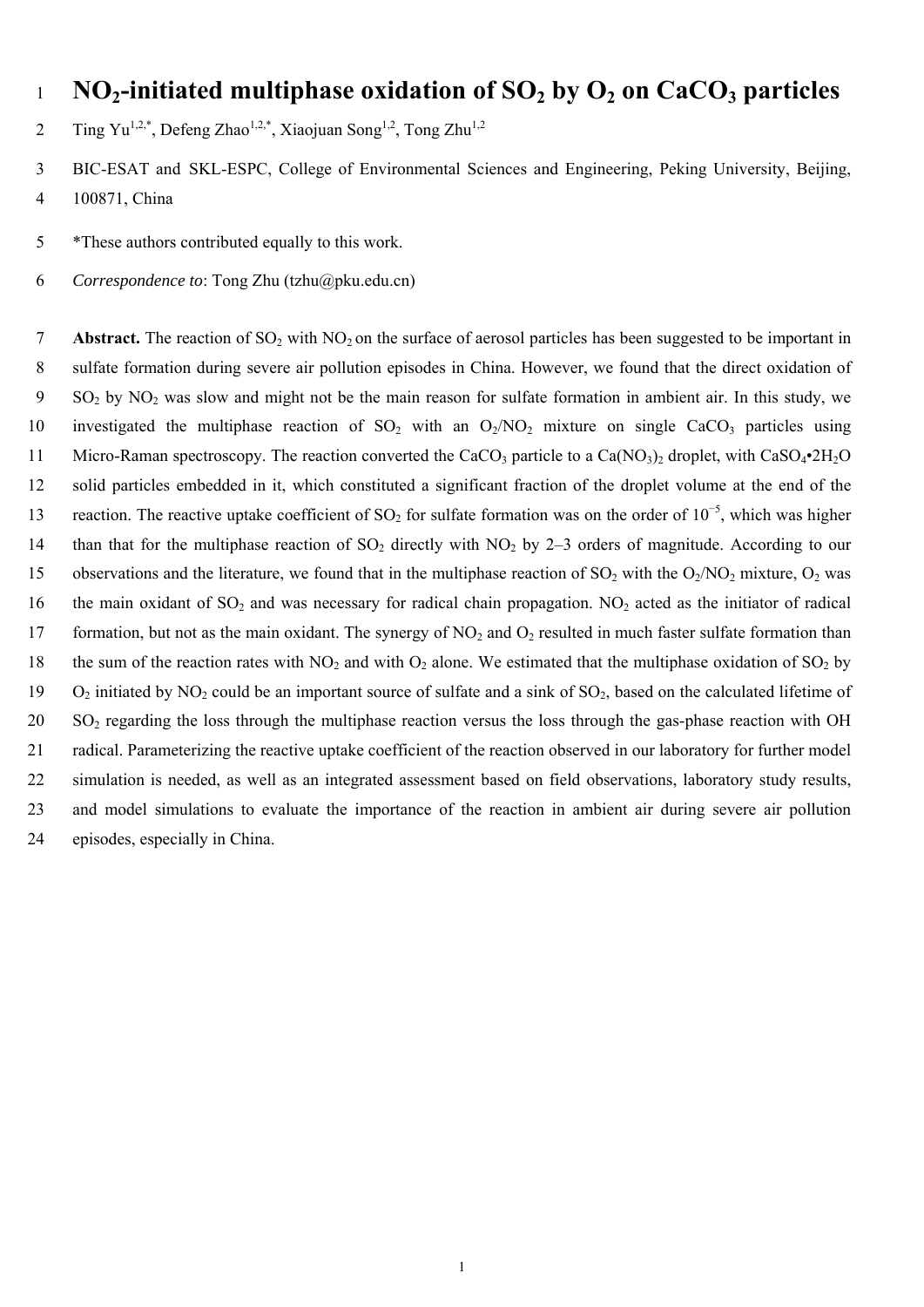#### 25 **1 Introduction**

26 It has been suggested that multiphase or heterogeneous oxidation of SO<sub>2</sub> potentially plays an important role 27 in sulfate formation in the atmosphere (Seinfeld and Pandis, 2006). During the severe pollution episodes that 28 occur frequently in China, high sulfate concentrations cannot be explained by the gas phase oxidation of  $SO_2$  and 29 its well-known aqueous chemistry (Zheng et al., 2015a; Cheng et al., 2016), highlighting the role of 30 under-appreciated heterogeneous oxidation or multiphase pathways.

31 Recently, the multiphase oxidation of  $SO_2$  by  $NO_2$  has been introduced in air quality model simulations to 32 explain the discrepancy between the modeled and observed sulfate concentration during severe pollution episodes 33 in China (Cheng et al., 2016; Gao et al., 2016; Wang et al., 2016; Xue et al., 2016), despite the uncertainties in 34 the kinetic parameters for  $SO_2$  oxidation and in the pH value of aerosol particles in China (Wang et al., 2016; 35 Cheng et al., 2016; Liu et al., 2017; Guo et al., 2017). However, according to our recently published results (Zhao 36 et al., 2017), the direct oxidation of  $SO_2$  by  $NO_2$  could not contribute significantly to sulfate formation in the 37 atmosphere because the reactive uptake coefficient of  $SO_2$  for sulfate formation due to direct oxidation by  $NO_2$  is 38 very low  $({\sim}10^{-8})$ .

39 Although the contribution of the direct oxidation of  $SO_2$  by  $NO_2$  to sulfate formation is not significant,  $NO_2$ 40 may be involved in other oxidation pathways of SO<sub>2</sub>. It has been reported that the reaction of NO<sub>2</sub> with SO<sub>3</sub><sup>2-</sup> and 41 HSO<sub>3</sub><sup> $-$ </sup> in the bulk aqueous phase can form the SO<sub>3</sub><sup> $-$ </sup> radical, which can further react with O<sub>2</sub> and produce a series 42 of radicals that oxidize  $S(IV)$  species (Littlejohn et al., 1993). The reaction pathway may result in a fast  $SO<sub>2</sub>$ 43 oxidation due to the potential synergy of  $NO<sub>2</sub>$  and  $O<sub>2</sub>$ .

44 Despite such a reaction mechanism for  $SO_2$  oxidation being proposed, its role in  $SO_2$  oxidation in the 45 ambient atmosphere is not well established. Most previous studies have focused on the direct reaction of SO<sub>2</sub> 46 with NO2, including the determination of its rate constant (Lee and Schwartz, 1983; Clifton et al., 1988; Shen and 47 Rochelle, 1998; Spindler et al., 2003; Nash, 1979; Huie and Neta, 1986). According to the reaction products and 48 their reported yields (Lee and Schwartz, 1983; Clifton et al., 1988), the overall reaction equations of the direct 49 reaction of  $SO_2$  with  $NO_2$  are as follows:

$$
50 \t2NO2(aq) + HSO3-(aq) + H2O \rightarrow 2NO2-(aq) + SO42-(aq) + 3H+(aq),
$$
 (R1)

51 
$$
2NO_2(aq) + SO_3^{2-}(aq) + H_2O \rightarrow 2NO_2^-(aq) + SO_4^{2-}(aq) + 2H^+(aq),
$$
 (R2)

52 and the reactions are proposed to proceed via  $NO<sub>2</sub>-S(IV)$  adduct complexes (Clifton et al., 1988).

$$
NO_2(aq) + SO_3^{2-}(aq) \rightarrow [NO_2 - SO_3]^{2-}(aq). \tag{R3}
$$

$$
54 \qquad NO_2(aq) + [NO_2 - SO_3]^{2-}(aq) \rightarrow [NO_2 - SO_3 - NO_2]^{2-}(aq). \tag{R4}
$$

$$
[NO2 - SO3 - NO2]2-(aq) + OH-(aq) \rightarrow [NO2 - SO4H - NO2]3-(aq).
$$
 (R5)

$$
56 \qquad [NO_2 - SO_4H - NO_2]^{3-}(aq) \to 2NO_2^-(aq) + SO_4^{2-}(aq) + H^+(aq). \tag{R6}
$$

57 However, studies of the oxidation rate of  $SO_2$  at the  $O_2$  concentrations relevant to the ambient atmosphere and the 58 potential influence of the synergy of  $NO_2$  and  $O_2$  on the oxidation rate are very limited (Turšič et al., 2001; He et 59 al., 2014), except a few studies investigated  $SO_2$  oxidation in the presence of  $NO_2$  as well as  $O_2$  (Littlejohn et al., 60 1993; Shen and Rochelle, 1998; Santachiara et al., 1990). Moreover, previous studies have mainly focused on the 61 reaction in bulk solution and only few studies have investigated the oxidation of  $SO_2$  by  $NO_2$  on aerosol particles 62 (Santachiara et al., 1990, 1993). On aerosol particles, water activity, pH, ionic strength, the presence of other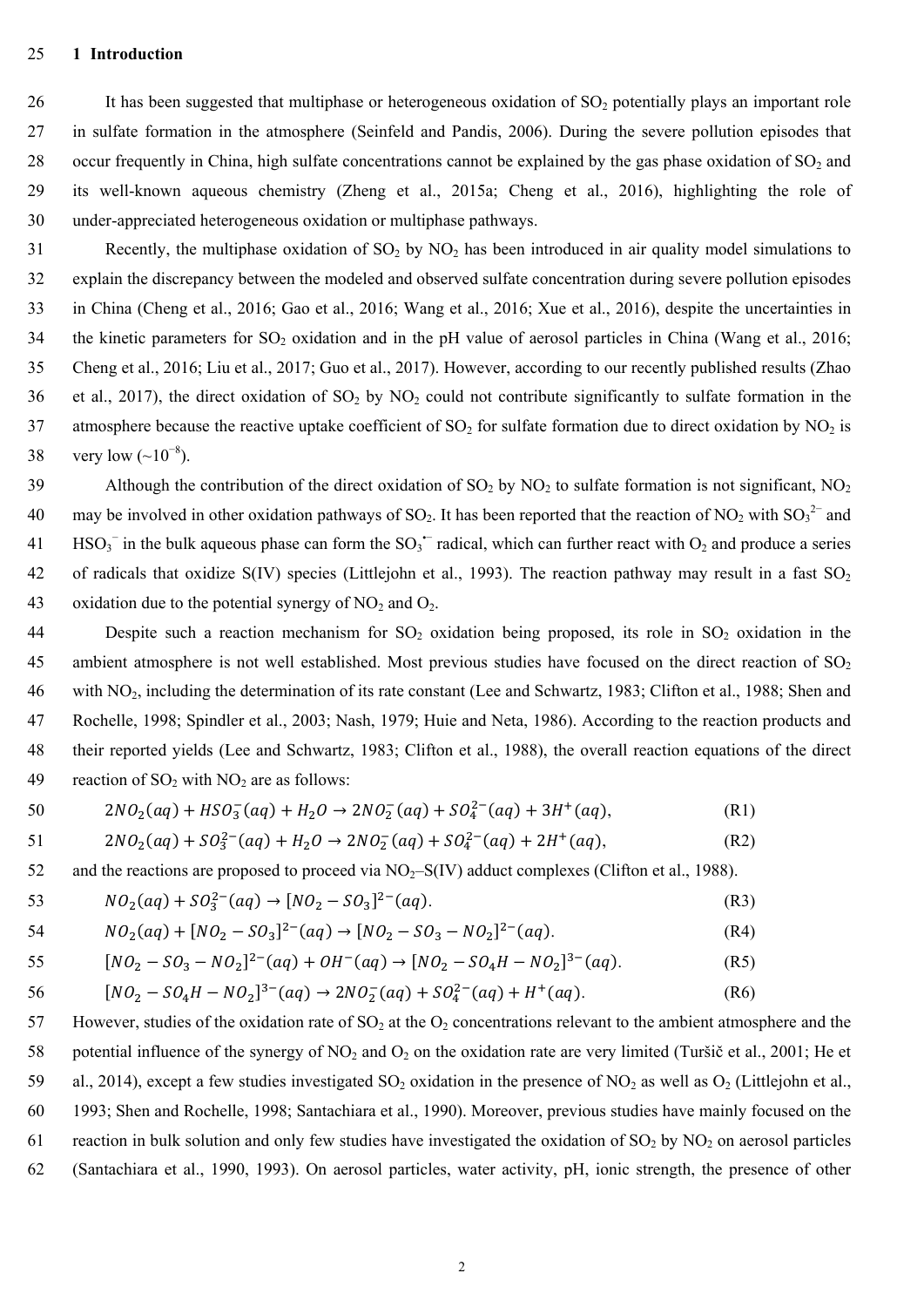63 compounds or ions, and the role of particle surface are different from in dilute bulk solution and may affect the 64 reaction process and reaction rate. Therefore, further studies of the multiphase reaction of  $SO_2$  with  $O_2/NO_2$ 65 mixtures on aerosol particles are required to determine the kinetic parameters and the mechanism of the reaction.

66 In this study, we investigated the multiphase reaction of  $SO_2$  with  $O_2$  in the presence of  $NO_2$  on CaCO<sub>3</sub> 67 particles. We quantified the reactive uptake coefficient of  $SO_2$  due to the reaction with an  $O_2/NO_2/H_2O$  mixture. 68 Based on our observations and the existing literature, we further discussed the reaction mechanism. Furthermore, 69 we estimated the role of the multiphase oxidation of SO<sub>2</sub> by O<sub>2</sub> in the presence of NO<sub>2</sub> in the atmosphere.

## 70 **2 Experimental**

71 The experiments were conducted using a flow reaction system and the setup is shown in Fig. S1. The 72 experimental setup and procedure used have been described in detail in previous studies (Zhao et al., 2017; Zhao 73 et al., 2011; Liu et al., 2008). A gas mixture of  $NO_2$ ,  $SO_2$ ,  $O_2$ ,  $N_2$ , and water vapor reacted with particles 74 deposited on a substrate in the flow reaction cell. The concentrations of  $SO_2$  and  $NO_2$  were controlled using mass 75 flow controllers by varying the flow rates of  $SO_2$  (2,000 ppm in high purity N<sub>2</sub>, National Institute of Metrology 76 P.R. China), NO<sub>2</sub> (1,000 ppm in high purity N<sub>2</sub>, Messer, Germany), and synthetic air [20% O<sub>2</sub> (high purity grade: 77 99.999%, Beijing Haikeyuanchang Practical Gas Co., Ltd.) and  $80\%$  N<sub>2</sub> (high purity grade: 99.999%, Beijing 78 Haikeyuanchang Practical Gas Co., Ltd.)]. Relative humidity (RH) was controlled by regulating the flow rates of 79 reactant gases, dry synthetic air, and humidified synthetic air. Humidified synthetic air was prepared by bubbling 80 synthetic air through fritted glass in water. In some experiments, the  $O_2$  concentrations were varied by regulating 81 the mixing ratios of  $O_2$  and  $N_2$  to investigate the effect of  $O_2$ .  $SO_2/O_2/NO_2/H_2O$  mixtures flew through the 82 reaction cell and reacted with individual stationary CaCO<sub>3</sub> particles, which were deposited on a Teflon-FEP film 83 substrate annealed to a silicon wafer. RH and temperature were measured using a hygrometer (HMT100, Vaisala, 84 Vantaa, Finland) at the exit of the reaction cell. Additionally, temperature was measured using another small 85 temperature sensor (Pt 100, 1/3 DIN B, Heraeus, Hanau, Germany) in the reaction cell. All the experiments were 86 conducted at 298  $\pm$  0.5 K. The experiments were conducted under two RHs (72% and 82%) at 75 ppm SO<sub>2</sub> and 87 75 ppm NO<sub>2</sub>.

88 During the reaction, particles were monitored *in-situ* via a glass window on the top of the reaction cell using 89 a Micro-Raman spectrometer (LabRam HR800, HORIBA Jobin Yvon, Kyoto, Japan) to obtain microscopic 90 images and Raman spectra. A 514-nm excitation laser was used, and back scattering Raman signals were detected. 91 The details of the instrument are described elsewhere (Liu et al., 2008; Zhao et al., 2011). Because the particles 92 were larger than the laser spot in this study  $(\sim 1.5 \text{ µm})$ , confocal Raman mapping was used to measure the spectra 93 at different locations on a particle to obtain the chemical information of the entire particle. The mapping area was 94 rectangular and was slightly larger than the particle, with mapping steps of  $1 \times 1$  µm. Raman spectra in the range 95 of 800–3,900 cm<sup>-1</sup> were acquired with an exposure time of 1 s for each mapping point. Raman spectra were 96 analyzed using Labspec 5 software (HORIBA Jobin Yvon). Raman peaks were fitted to Gaussian–Lorentzian 97 functions to obtain peak positions and peak areas at different locations on the particle. The peak areas were then 98 added together to obtain the peak area for the entire particle.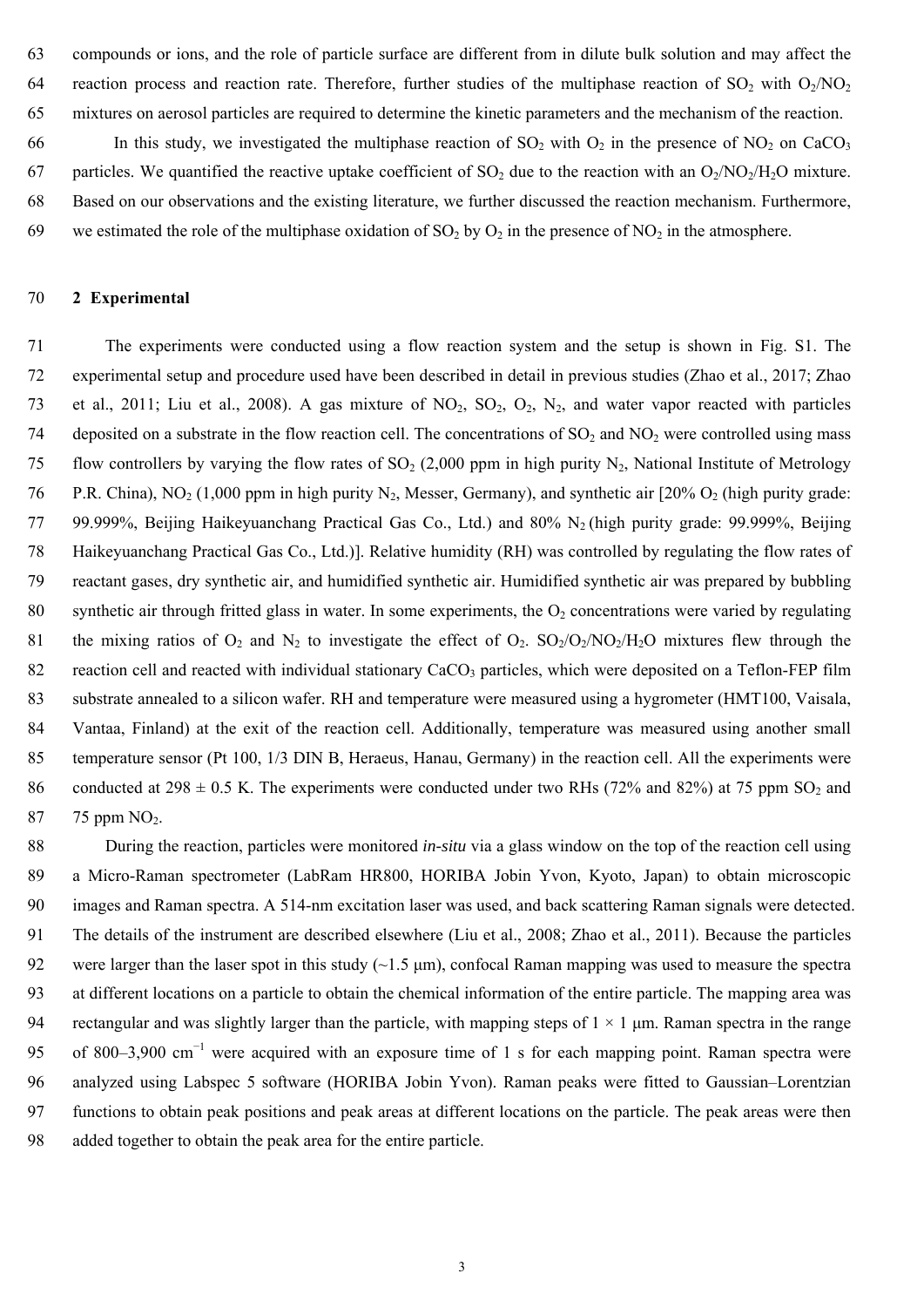99 Particles of CaCO<sub>3</sub> (98%, Sigma-Aldrich, USA), with average diameters of about  $7-10$  µm as specified by 100 the supplier, were used in the experiments. The CaCO<sub>3</sub> particles were rhombohedron crystals; X-ray diffraction 101 analysis indicated that they were calcite (Fig. S2). Individual particles were prepared by dripping a dilute  $CaCO<sub>3</sub>$ 102 suspended solution onto Teflon-FEP film using a pipette and then drying the sample in an oven at 80ºC for 10 h.

103 The amount of CaSO<sub>4</sub> as a reaction product was quantified based on Raman peak areas and particle sizes. 104 The details of the method are described in our previous study (Zhao et al., 2017). Briefly, the amount of reaction 105 product CaSO4 formed was determined as a function of time using Raman peak areas. Raman peak areas were 106 converted to the amount of compound formed using a calibration curve obtained from pure CaSO<sub>4</sub> particles of 107 different sizes, which were determined according to microscopic images. The reaction rate, i.e., the sulfate 108 production rate, was derived from the amount of sulfate formed as a function of time. The reactive uptake 109 coefficient of SO<sub>2</sub> for sulfate formation (γ) was further determined from the reaction rate and collision rate of SO<sub>2</sub> 110 on the surface of a single particle.

111 
$$
\gamma = \frac{\frac{d\{SO_4^{2-}}{dt}}{dt}}{Z} \ .
$$
 (1)

112 
$$
Z = \frac{1}{4}cA_s[SO_2],
$$
 (2)

$$
113 \t c = \sqrt{\frac{8RT}{\pi M_{SO_2}}} \t (3)
$$

114 where R is the gas constant, T is temperature, Mso<sub>2</sub> is the molecular weight of SO<sub>2</sub>, c is the mean molecular 115 velocity of  $SO_2$ ,  $A_s$  is the surface area of an individual particle, and Z is the collision rate of  $SO_2$  on the surface of 116 a particle.  ${SO_4}^{2-}$  indicates the amount of sulfate in the particle phase in moles. The average reaction rate and 117 surface area of particles during the multiphase reaction period were used to derive the reactive uptake coefficient. 118 The period was chosen to start after the induction period when  $\sim$ 10% of the final sulfate was formed. [SO<sub>2</sub>] 119 indicates the concentration of  $SO<sub>2</sub>$  in the gas phase.

120 The influence of gas phase diffusion on reactive uptake was evaluated using the resistor model described by 121 Davidovits et al. (2006) and references therein, as well as using the gas phase diffusion correction factor for a 122 reactive uptake coefficient according to the method described by Pöschl et al. (2007). The reactive uptake of  $SO_2$ 123 was found to not be limited by gas phase diffusion (see details in the Supplement S1).

124 In addition, we conducted experiments of the reaction  $SO_2$  with only  $O_2$  on both CaCO<sub>3</sub> solid particles and 125 internally mixed CaCO<sub>3</sub>/Ca(NO<sub>3</sub>)<sub>2</sub> particles (with CaCO<sub>3</sub> embedded in Ca(NO<sub>3</sub>)<sub>2</sub> droplets), while keeping other 126 conditions the same as the reaction of  $SO_2$  with an  $O_2/NO_2$  mixture. These experiments of the multiphase 127 oxidation of SO<sub>2</sub> by O<sub>2</sub> can help determine the role of NO<sub>2</sub> in the reaction of SO<sub>2</sub> with an O<sub>2</sub>/NO<sub>2</sub> mixture.

#### 128 **3 Results and discussion**

## 129 **3.1 Reaction products and changes in particle morphology**

130 Figure 1 shows the Raman spectra of a CaCO<sub>3</sub> particle during the multiphase reaction of SO<sub>2</sub> with O<sub>2</sub>/NO<sub>2</sub>/H<sub>2</sub>O 131 on its surface. The peak at 1,087 cm<sup>-1</sup> was assigned to the symmetric stretching of carbonate ( $v_s(CO_3^2)$ ) 132 (Nakamoto, 1997). During the reaction, the peak at 1,087 cm<sup>-1</sup> decreased continuously and finally disappeared as new peaks were observed. The peak at 1,050 cm<sup>-1</sup> was assigned to the symmetric stretching of nitrate ( $v_s(NO_3^-)$ ).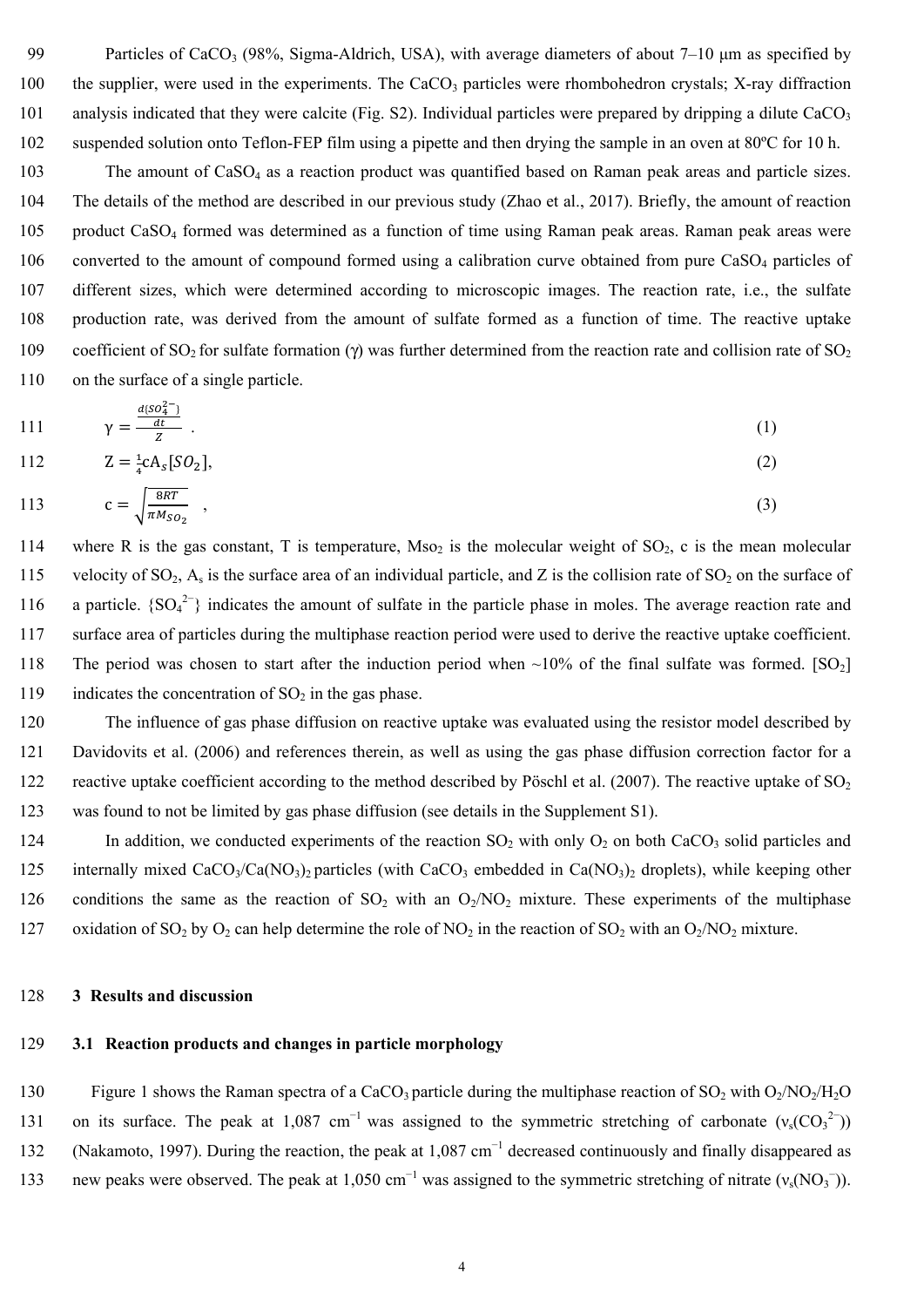134 The peaks at 1,010 cm<sup>-1</sup> and 1,136 cm<sup>-1</sup> were assigned to the symmetric stretching ( $v_s(SO_4^{2-})$ ) and asymmetric 135 stretching( $v_{as}(SO_4^2)$ ) of sulfate in gypsum (CaSO<sub>4</sub>·2H<sub>2</sub>O), respectively (Sarma et al., 1998). In addition, after the 136 reaction, a broad envelope in the range of 2,800–3,800 cm<sup>-1</sup> assigned to the stretching of the OH bond in water 137 molecules was observed. Above this envelope, there were two peaks at 3,408 cm<sup>-1</sup> and 3,497 cm<sup>-1</sup>, which were 138 assigned to OH bond stretching in crystallization water of CaSO<sub>4</sub>·2H<sub>2</sub>O (Sarma et al., 1998; Ma et al., 2013).

139 During the multiphase reaction with the  $SO_2/O_2/NO_2/H_2O$  mixture, the CaCO<sub>3</sub> particles displayed a remarkable 140 change in morphology. The original  $CaCO<sub>3</sub>$  particle was a rhombohedron crystal (Fig. 2, panel i, a). As the 141 reaction proceeded, its edges became smoother and later a transparent droplet layer formed, which had a newly 142 formed solid phase embed in it (Fig. 2, panel i, d). The size of the new solid phase grew during the reaction (Fig. 143 2, panel i, d–f) and it seemed to contain many micro-crystals. Raman mapping revealed that the new solid phase 144 consisted of CaSO<sub>4</sub>·2H<sub>2</sub>O (Fig. 2, panel iv), and the surrounding aqueous layer consisted of Ca(NO<sub>3</sub>)<sub>2</sub> (Fig. 2, 145 panel iii).

146 The particle morphology change shown in Fig. 2 was significantly different from the morphology change in 147 the direct reaction of SO<sub>2</sub> with NO<sub>2</sub> (Zhao et al., 2017), where the CaCO<sub>3</sub> particle was first converted to a 148 spherical Ca(NO<sub>3</sub>)<sub>2</sub> droplet and then needle-shaped CaSO<sub>4</sub> crystals formed inside the droplet (Zhao et al., 2017). 149 Moreover, the amount of CaSO<sub>4</sub> formed in this study was much higher than that in the direct reaction of  $SO_2$  with  $150$  NO<sub>2</sub>. The CaSO<sub>4</sub> solid particle constituted a significant fraction of the volume of the droplet, while in the direct 151 reaction of  $SO_2$  with  $NO_2$  the few needle-shaped  $CaSO_4$  crystals that formed only constituted a small fraction of 152 the droplet volume (Zhao et al., 2017).

#### 153 **3.2 Reaction process**

154 During the reaction, the amounts of carbonate, nitrate, and sulfate were determined as a function of time, as 155 shown in Fig. 3. At the beginning of the reaction, the amount of carbonate decreased slowly, while the amount of 156 nitrate and sulfate increased slowly. After a period of induction of around 50 min, the reaction accelerated 157 significantly, leading to a rapid consumption of carbonate and production of nitrate and sulfate. The decrease in 158 the amount of carbonate and the increase in the amount of nitrate was because carbonate reacted continuously 159 with NO<sub>2</sub> and H<sub>2</sub>O, forming Ca(NO<sub>3</sub>)<sub>2</sub>. The detailed mechanism of the multiphase reaction of carbonate with NO<sub>2</sub> 160 and H2O were discussed in our previous studies (Li et al., 2010; Zhao et al., 2017). The mechanism of sulfate 161 formation is discussed in detail in Section 3.4 of the present study. Finally, the carbonate was completely 162 consumed, and the amounts of nitrate and sulfate levelled off.

163 Figure 3 shows that nitrate and sulfate were formed simultaneously during the reaction. This contrasts with 164 the observations made during the direct reaction of  $SO_2$  with  $NO_2$ , where nitrate was formed first, and sulfate was 165 essentially formed after the complete conversion of CaCO<sub>3</sub> particles to Ca(NO<sub>3</sub>)<sub>2</sub> droplets (Zhao et al., 2017). 166 Moreover, the time taken for carbonate to be completely consumed was longer in this study than in the direct 167 reaction of SO<sub>2</sub> with NO<sub>2</sub> (~120 vs. ~40 min) when other conditions were kept the same (Zhao et al., 2017).

#### 168 **3.3** Reactive uptake coefficient of SO<sub>2</sub>

169 The reactive uptake coefficients of  $SO_2$  for sulfate formation (γ) in the reaction of  $SO_2$  with the 170 O<sub>2</sub>/NO<sub>2</sub>/H<sub>2</sub>O/N<sub>2</sub> mixture on CaCO<sub>3</sub> with various O<sub>2</sub> concentrations are shown in Table 1. The value of  $\gamma$  for the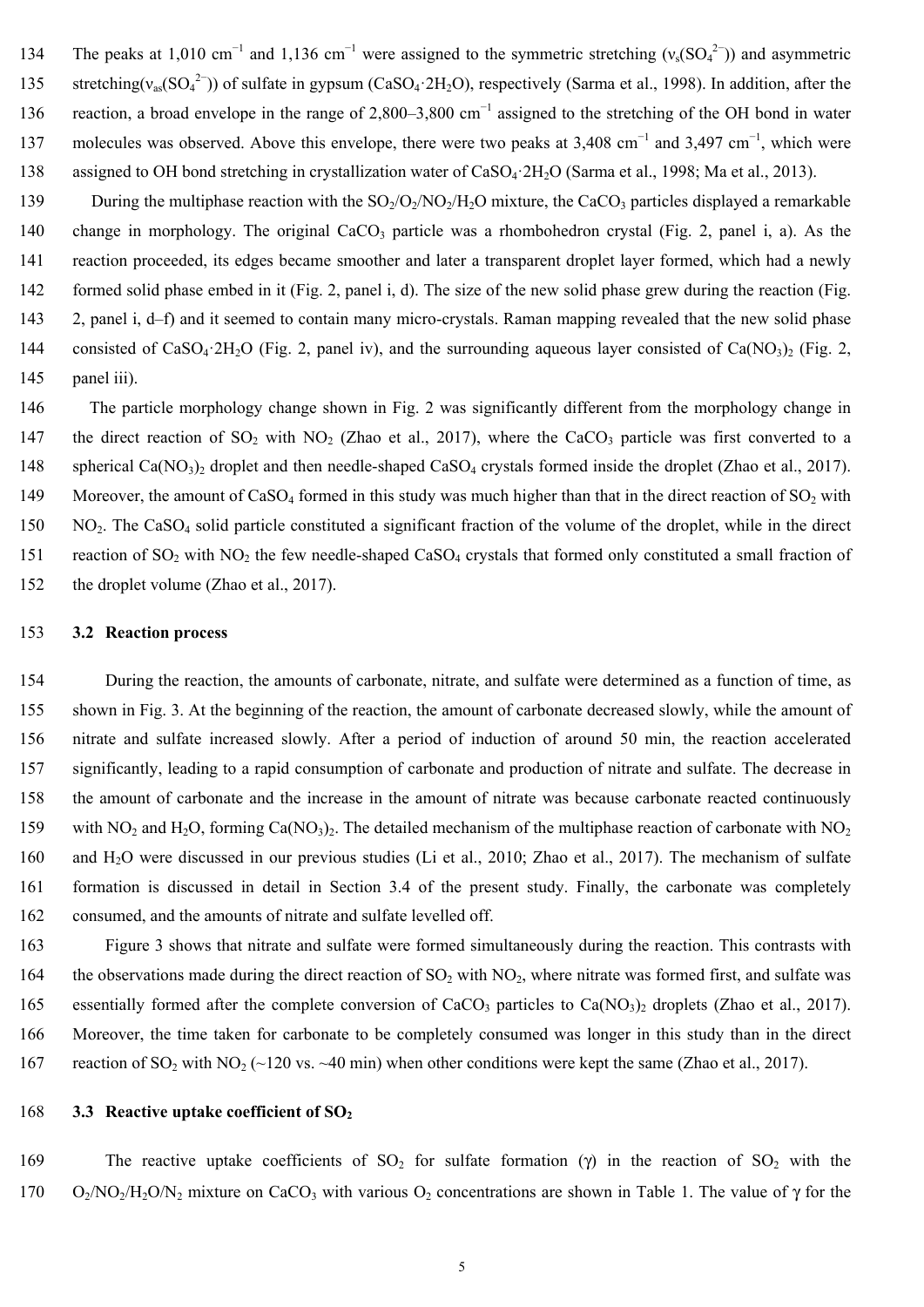171 reaction of SO<sub>2</sub> with O<sub>2</sub>/NO<sub>2</sub> at three O<sub>2</sub> concentrations (5, 20, and 86%) was in the range of (0.35–1.7) × 10<sup>-5</sup>. 172 and was  $1.2 \times 10^{-5}$  in synthetic air. This latter value was 2–3 orders of magnitude higher than that for the reaction 173 of SO<sub>2</sub> directly with NO<sub>2</sub> under similar conditions (Zhao et al., 2017). When other conditions were kept constant, 174 γ increased with the O<sub>2</sub> concentration. This indicates that O<sub>2</sub> played a key role in enhancing the oxidation rate of 175 SO<sub>2</sub>.

176 The role of  $O_2$  in enhancing the reactive uptake of  $SO_2$  reported here is consistent with the findings in some 177 previous studies. For example, Littlejohn et al. (1993)'s data showed that sulfite oxidation rate increases with the 178  $O_2$  concentration (0–5% by volume). Shen and Rochelle (1998) also found that in the presence of  $O_2$ , the aqueous 179 sulfite oxidation rate is enhanced. By investigating the oxidation of  $SO_2$  by  $NO_2$  in monodispersed water droplets 180 growing on carbon nuclei, Santachiara et al. (1990) found that sulfate formation rate with  $2\%$  O<sub>2</sub> is much higher 181 than that without  $O_2$ . Yet, our findings, as well as those in the studies referred to above, are in contrast to those 182 reported by Lee and Schwartz (1983), who found that changing from  $N_2$  to air as a carrier gas only increases 183 bisulfite oxidation rate by no more than 10%. The difference between our study and Lee and Schwartz (1983) 184 could be due to the difference in  $O<sub>2</sub>$  diffusion from gas to the condensed phase and the different mechanisms 185 between the multiphase reaction on particles and the aqueous reaction.

186 Only few studies have reported the S(IV) oxidation rate in the reaction of S(IV) with  $O_2/NO_2$  mixtures 187 (Turšič et al., 2001; Littlejohn et al., 1993). However, due to the limiting step by the aqueous phase mass transfer, 188 it is difficult to quantitatively compare the reaction rates in those studies with the uptake coefficient in our study 189 and the rate constants determined by Lee and Schwartz (1983) and Clifton et al. (1988). For example, a rate 190 constant of 2.4  $\times$  10<sup>3</sup> mol<sup>-1</sup> L s<sup>-1</sup> (at pH 3) can be derived from the results of Turšič et al. (2001), which is much 191 lower than the values reported by Lee and Schwartz (1983) and Clifton et al. (1988). This can be attributed to the 192 limiting step by the aqueous-phase mass transfer because the characteristic mixing time in the aqueous phase in 193 Turšič et al. (2001) was likely much longer than that of Lee and Schwartz (1983) (1.7–5.3 s), according to the 194 HSO<sub>3</sub><sup>-</sup> concentration time series reported by Turšič et al. (2001).

#### 195 **3.4 Reaction mechanism**

- 196 In the multiphase reaction of  $SO_2$  with  $O_2/NO_2/H_2O$  on CaCO<sub>3</sub> particles, we found that CaCO<sub>3</sub> reacted with  $197$  NO<sub>2</sub> and H<sub>2</sub>O and produced Ca(NO<sub>3</sub>)<sub>2</sub>, which deliquesced, forming liquid water, and provided a site for the 198 aqueous oxidation of SO<sub>2</sub>. This process is similar to the direct reaction of SO<sub>2</sub> with NO<sub>2</sub> on CaCO<sub>3</sub> particles. The 199 details of this part of the reaction mechanism were discussed in our previous study (Zhao et al., 2017).
- 200 Once the aqueous phase was formed,  $SO_2$  could undergo multiphase reactions with  $O_2/NO_2$ . The mechanism 201 of the direct aqueous reaction of  $S(IV)$  with NO<sub>2</sub> in the absence of O<sub>2</sub> is complex. Previous studies have proposed 202 two different mechanisms for the reaction. One involves  ${SO_3}^-$  radical formation (Littlejohn et al., 1993; Shen and 203 Rochelle, 1998; Turšič et al., 2001), while the other involves the formation of  $NO<sub>7</sub>–S(IV)$  complexes (Clifton et 204 al., 1988), but no radical formation.
- 205 According to the  $NO_2-S(IV)$  adduct mechanism, the presence of  $O_2$  should not affect the  $SO_2$  oxidation rate; 206 however, in this study, a substantial enhancement in the  $SO_2$  oxidation rate was observed in the presence of  $O_2$ 207 compared with that in the absence of  $O_2$ . Therefore, the  $NO_2-S(IV)$  adduct mechanism was not considered to 208 have been important in this study.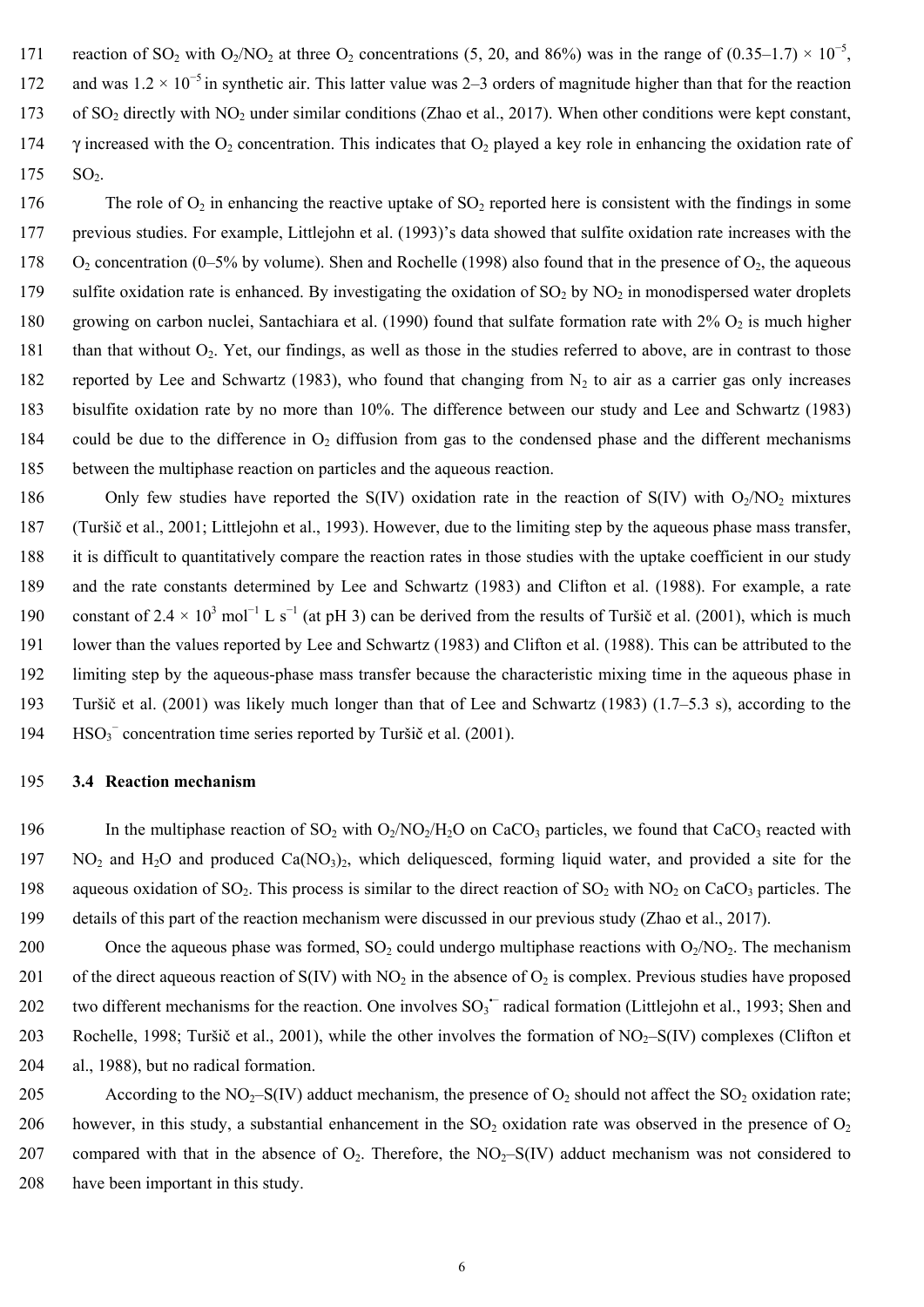209 In the free-radical mechanism, the  ${SO_3}^-$  radical is proposed to be formed (R7, Table 2), which is based on 210 the observation of S<sub>2</sub>O<sub>6</sub><sup>2–</sup> formation, with S<sub>2</sub>O<sub>6</sub><sup>2–</sup> known to be the combination reaction product of SO<sub>3</sub><sup>–</sup> (Eriksen, 211 1974; Hayon et al., 1972; Deister and Warneck, 1990; Brandt et al., 1994; Waygood and McElroy, 1992). In 212 addition to SO<sub>4</sub><sup>2-</sup> and NO<sub>2</sub><sup>-</sup>, S<sub>2</sub>O<sub>6</sub><sup>2-</sup> was detected with an appreciable yield using Raman spectroscopy, following 213 the reaction of NO<sub>2</sub> with aqueous sulfite (Littlejohn et al., 1993). S<sub>2</sub>O<sub>6</sub><sup>2-</sup> was also observed in the aqueous 214 oxidation of bisulfite in an N<sub>2</sub>-saturated solution in the presence of Fe(III) using ion-interaction chromatography 215 (Podkrajšek et al., 2002). The SO<sub>3</sub><sup> $-$ </sup> radical can react via two pathways, forming either S<sub>2</sub>O<sub>6</sub><sup>2-</sup> or SO<sub>4</sub><sup>2-</sup> (R8–R10, 216 Table 2). The reactions R8–R10 have been well established in studies of S(IV) oxidation by other pathways, 217 including OH oxidation, photo-oxidation, and transition metal catalyzed oxidation (Eriksen, 1974; Hayon et al., 218 1972; Deister and Warneck, 1990; Brandt et al., 1994; Brandt and Vaneldik, 1995; Waygood and McElroy, 1992). 219 In addition, although previous studies have not reported the direct observation of the  ${SO_3}^-$  radical in the aqueous 220 reaction of S(IV) with NO<sub>2</sub>, SO<sub>3</sub><sup> $-$ </sup> was observed in the reaction of NO<sub>2</sub><sup> $-$ </sup> with SO<sub>3</sub><sup>2 $-$ </sup> in an acidic buffer solution 221 (pH = 4.0) using electron spin resonance (ESR) (Shi, 1994). Because  $NO<sub>2</sub>^-$  is formed in the aqueous reaction of 222 SO<sub>2</sub> with NO<sub>2</sub>, and S<sub>2</sub>O<sub>6</sub><sup>2</sup> as the combination reaction product of SO<sub>3</sub><sup>+</sup> is observed (Littlejohn et al., 1993), SO<sub>3</sub><sup>+</sup> 223 formation is plausible.

224 In the presence of  $O_2$ , the  $SO_3^{\text{-}}$  radical can react rapidly with  $O_2$ , forming the  $SO_5^{\text{-}}$  radical (R11, Table 2). 225 Following this reaction, a number of chain reactions can occur to ultimately form sulfate (Littlejohn et al., 1993; 226 Seinfeld and Pandis, 2006; Shen and Rochelle, 1998) (R12–R15, Table 2). Littlejohn et al. (1993) observed that 227 the amount of  $S_2O_6^{2-}$  relative to  $SO_4^{2-}$  formed in the aqueous reaction of NO<sub>2</sub> with sulfite decreases in the 228 presence of O<sub>2</sub> compared with the reaction in the absence of O<sub>2</sub>. At low NO<sub>2</sub> concentrations (< 5 ppm), S<sub>2</sub>O<sub>6</sub><sup>2-</sup> is 229 undetectable in the presence of O<sub>2</sub>. This indicates that O<sub>2</sub> suppresses the reaction pathway of S<sub>2</sub>O<sub>6</sub><sup>2-</sup> formation 230 (R8, Table 2). Because the SO<sub>3</sub> radical can react rapidly with O<sub>2</sub>, forming the SO<sub>5</sub> radical, and would therefore 231 be consumed, the suppression of  $S_2O_6^{2-}$  formation can be attributed to the reaction of  $SO_3^+$  with  $O_2$  (R11, Table 232 2). The reactions R11–R15 have been well established by studies of the oxidation of S(IV) by OH or 233 photo-oxidation, and all the radicals have been observed (Hayon et al., 1972; Huie et al., 1989; Huie and Neta, 234 1987; Chameides and Davis, 1982; Seinfeld and Pandis, 2006).

235 The free-radical chain mechanism is consistent with the findings of this study and is therefore more plausible. 236 The enhancement of the  $SO_2$  oxidation rate in the reaction of  $SO_2$  with  $O_2/NO_2/H_2O$  on CaCO<sub>3</sub> particles 237 compared with that in the direct reaction of SO<sub>2</sub> with NO<sub>2</sub>/H<sub>2</sub>O was attributed to O<sub>2</sub>. Although during the reaction 238 in the absence of O<sub>2</sub>—i.e., the direct oxidation of SO<sub>2</sub> by NO<sub>2</sub>—the SO<sub>3</sub><sup>••</sup> radical can be formed (R7), the reaction 239 chain cannot propagate (R11–R15). Therefore, the S(IV) oxidation rate and the reactive uptake coefficient of  $SO_2$ 240 were much lower than that in the presence of  $O_2$ . According to the difference between the reactive uptake 241 coefficient in this study and in the direct reaction of  $SO_2$  with  $NO_2$  (Zhao et al., 2017), the sulfate production rate 242 via chain reactions due to the presence of  $O_2$  (20%) was 2–3 orders of magnitude faster than the direct oxidation 243 of SO<sub>2</sub> by NO<sub>2</sub>. This indicates that sulfate production in the reaction of SO<sub>2</sub> with O<sub>2</sub>/NO<sub>2</sub> was largely due to O<sub>2</sub> 244 oxidation via the chain reaction pathway, i.e., "autoxidation" of  $S(IV)$ , rather than the direct oxidation of  $SO_2$  by 245 NO<sub>2</sub> and thus  $O_2$  was the main oxidant of SO<sub>2</sub>.

246 Although the direct oxidation of  $SO_2$  by  $NO_2$  only accounted for a very small fraction of sulfate formation, 247 NO<sub>2</sub> played an important role in the SO<sub>2</sub> oxidation by initiating the chain reactions via the production of the SO<sub>3</sub><sup>•</sup>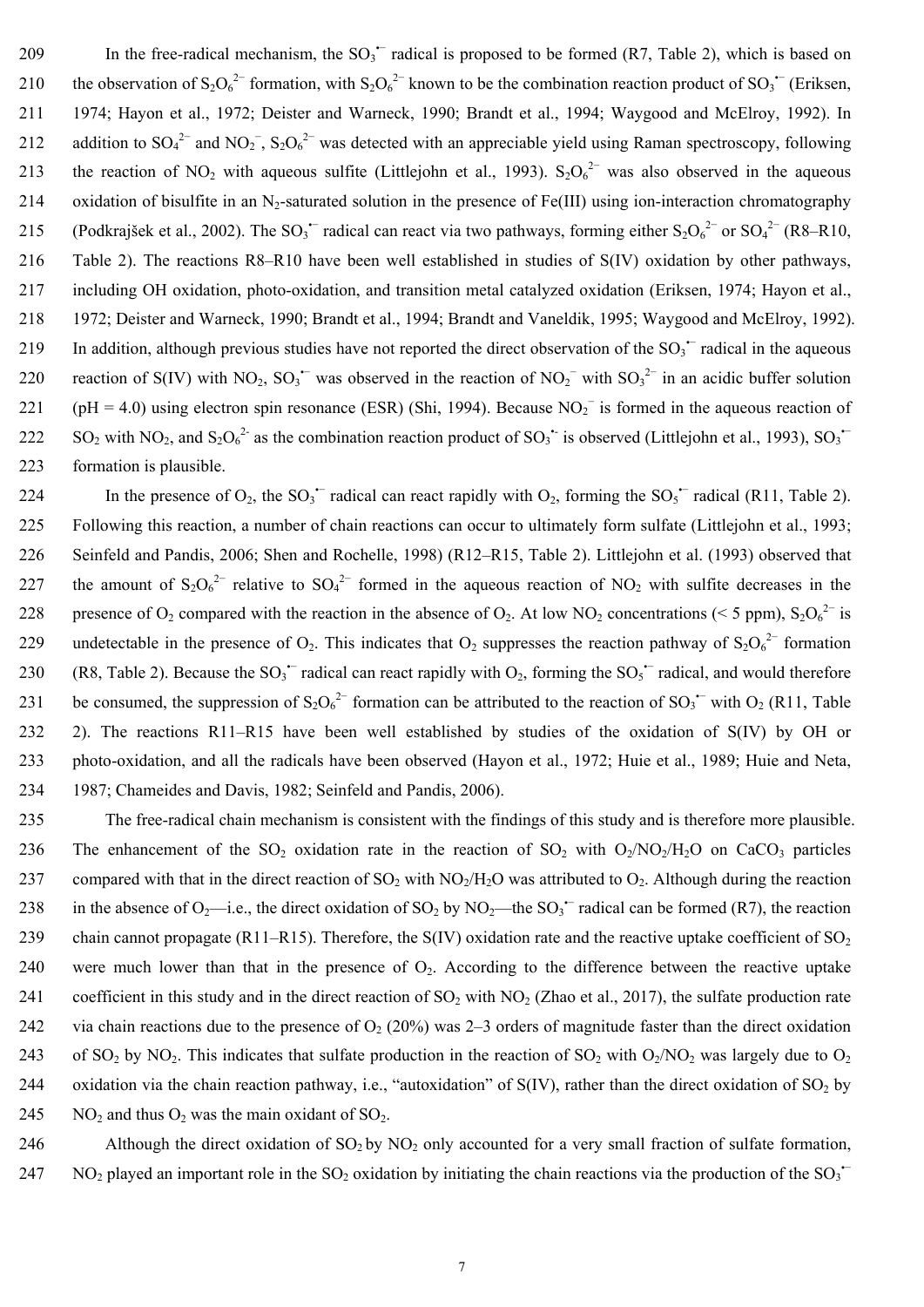248 radical (R7). In the experiment without  $NO<sub>2</sub>$ , but with other reaction conditions the same, we were unable to 249 detect sulfate after 5 h of reaction. This indicates that  $O_2$  by itself cannot initiate the chain reactions (although it 250 favors chain propagation), and that the oxidation of  $SO_2$  by  $O_2$  was slow. The effect on the  $SO_2$  oxidation rate 251 when both  $NO_2$  and  $O_2$  were present was much higher than the sum of the effect of  $NO_2$  and  $O_2$ . We refer to this 252 effect as the synergy of  $NO_2$  and  $O_2$ , which resulted in the fast oxidation of  $SO_2$  to form sulfate in this study. This 253 effect is similar to a "ternary" reaction found with the reaction of  $NO_2$ –particles–H<sub>2</sub>O or  $SO_2$ –particles–O<sub>3</sub> (Zhu et 254 al., 2011), where the reaction rate can be much faster than the sum of the reaction rates for the reaction of the 255 second and third reactant with the first reactant. In addition to acting as the initiator of chain reactions,  $NO<sub>2</sub>$  also 256 contributed to the formation of the aqueous phase through the reaction with  $CaCO<sub>3</sub>$ , forming  $Ca(NO<sub>3</sub>)<sub>2</sub>$  as 257 discussed above, which provided a site for S(IV) oxidation.

258 Based on the discussion above, we summarize the reaction mechanism that occurred in this study in Table 2. 259 The reactions are classified as chain initiation, chain propagation, and chain termination. The dominant S(IV) 260 species depends on pH. Due to the fast dissociations of  $SO_2 \cdot H_2O$  and  $HSO_3^-$ , reactions consuming one of these 261 S(IV) species will result in instantaneous re-establishment of the equilibria between them (Seinfeld and Pandis, 262 2006). In this study, the pH of the aqueous layer of  $Ca(NO<sub>3</sub>)<sub>2</sub>$  may change dynamically with time during the 263 reaction and may not be completely homogeneous within the aqueous droplet. The pH values could vary between 264  $\sim$  3 and  $\sim$  7.6. In the surface of the aqueous layer, pH was mainly determined by the gas–aqueous equilibrium of 265 SO<sub>2</sub>, and was estimated to be  $\sim$ 3. In the vicinity of the CaCO<sub>3</sub> core, pH was mainly determined by the hydrolysis 266 of carbonate and was estimated to be ~7.6. It is likely that both  $HSO_3^-$  and  $SO_3^{2-}$  were present, and the dominant 267 species depended on the reaction time and location within the aqueous droplet. Nevertheless, to make the reaction 268 mechanism clearer,  $HSO_3^-$  was used in the reaction equations. Similar reaction equations are also applicable to  $269$  SO<sub>3</sub><sup>2–</sup> because of the fast dissociations of SO<sub>2</sub>•H<sub>2</sub>O and HSO<sub>3</sub><sup>–</sup>. Overall, the reaction can be written as follows, 270 which clearly shows that  $O_2$  was the main oxidant for sulfate formation:

$$
271 \t2NO2(aq) + 2HSO3-(aq) + (0/1)O2 \rightarrow 2NO2-(aq) + S2O6/82(aq) + 2H+(aq),
$$
 (R18)

$$
272 \t nO2 + 2nHSO3-(aq) \to 2nSO42-(aq) + 2nH+(aq),
$$
 (R19)

### 273 where  $n \gg 1$ . Once sulfuric acid was formed, it reacted with CaCO<sub>3</sub>, forming CaSO<sub>4</sub>:

$$
274 \t CaCO3(s) + SO42-(aq) + 2H+(aq) + H2O(aq) \rightarrow CaSO4 \bullet 2H2O(s) + CO2(g).
$$
 (R20)

275 As mentioned above, compared with the direct reaction of  $SO_2$  with  $NO_2$ , CaCO<sub>3</sub> was consumed more 276 slowly in the reaction with  $O_2/NO_2$ . There were two possible reasons for this. First, the CaSO<sub>4</sub>•2H<sub>2</sub>O formed in 277 the reaction could cover the  $CaCO<sub>3</sub>$  surface and partly suppress the diffusion of aqueous ions, such as protons, 278 and also limit the contact of reactants with the surface of the CaCO<sub>3</sub> particles, thus reducing the CaCO<sub>3</sub> 279 consumption rate. Second, compared with the direct reaction of  $SO_2$  with  $NO_2$ , a much higher fraction of CaCO<sub>3</sub> 280 was converted to  $CaSO_4\text{-}2H_2O$  instead of  $Ca(NO_3)_2$  due to the fast production of  $CaSO_4\text{-}2H_2O$ . Therefore, the 281 volume of a Ca(NO<sub>3</sub>)<sub>2</sub> droplet was much smaller than that in the direct reaction of SO<sub>2</sub> with NO<sub>2</sub> for a given 282 CaCO<sub>3</sub> particle. Because the uptake rate of  $NO<sub>2</sub>$  was proportional to the droplet surface area and the  $NO<sub>2</sub>$ 283 hydrolysis rate was proportional to the droplet volume, the rate of nitric acid production from  $NO<sub>2</sub>$  hydrolysis and 284 its reaction rate with  $CaCO<sub>3</sub>$  were reduced. Therefore, the  $CaCO<sub>3</sub>$  particles were consumed more slowly in the 285 reaction with  $O_2/NO_2$ .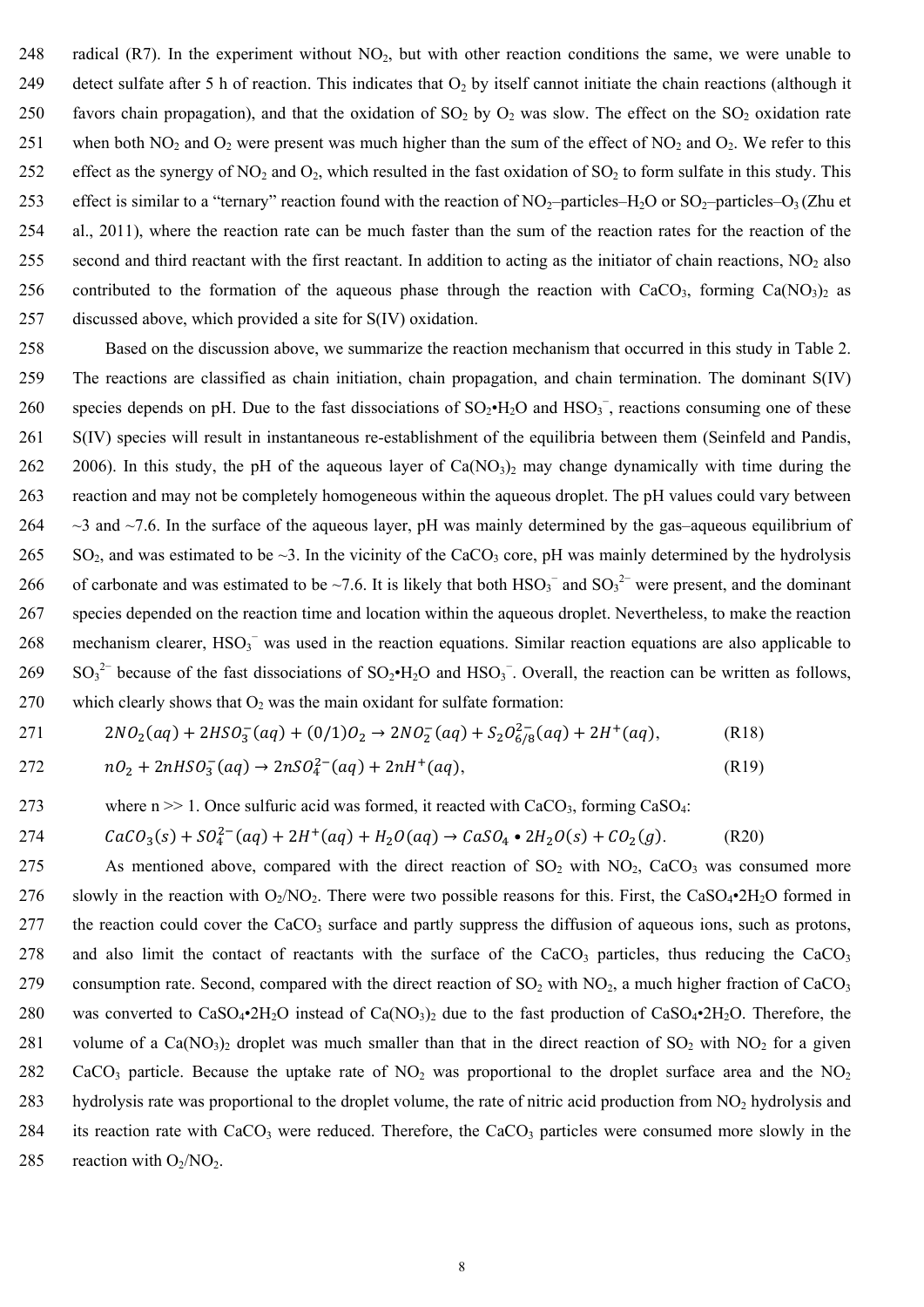#### 286 **4 Conclusion and implications**

287 We investigated the multiphase reaction of  $SO_2$  with  $O_2/NO_2/H_2O$  on CaCO<sub>3</sub> particles. The reaction 288 converted CaCO<sub>3</sub> particles to Ca(NO<sub>3</sub>)<sub>2</sub> droplets, in which CaSO<sub>4</sub>•2H<sub>2</sub>O was embedded and accounted for a 289 significant fraction of the droplet volume by the end of the reaction. The Ca( $NO<sub>3</sub>$ )<sub>2</sub> droplet formed by the reaction 290 of CaCO<sub>3</sub> with NO<sub>2</sub> provided a site for the multiphase oxidation of SO<sub>2</sub>. Generally, nitrate and sulfate were 291 formed simultaneously. The reactive uptake coefficient of  $SO_2$  for sulfate formation in the reaction of  $SO_2$  with  $N_{\rm O_2/H_2O}$  in synthetic air was determined to be around  $10^{-5}$ . Compared with the reaction of SO<sub>2</sub> with NO<sub>2</sub> on a 293 CaCO<sub>3</sub> particle in the absence of O<sub>2</sub>, i.e., the direct oxidation of SO<sub>2</sub> by NO<sub>2</sub> in N<sub>2</sub>, sulfate production rate in the 294 reaction of  $SO_2$  with  $O_2/NO_2$  was enhanced by 2–3 orders of magnitude. According to the findings of this study 295 and the existing literature,  $SO_2$  oxidation likely proceeded via a free-radical chain reaction mechanism.  $O_2$  was 296 the main oxidant of SO<sub>2</sub>, and NO<sub>2</sub> mainly acted as an initiator of the chain reactions. The synergy of NO<sub>2</sub> and O<sub>2</sub> 297 resulted in the fast oxidation of  $SO_2$ . The absence of either  $NO_2$  or  $O_2$  led to much slower  $SO_2$  oxidation.

298 Using a method developed in our previous study (Zhao et al., 2017), we assessed the importance of the 299 multiphase oxidation of SO<sub>2</sub> by O<sub>2</sub> in the presence of NO<sub>2</sub> by estimating the lifetime of SO<sub>2</sub> due to multiphase 300 reactions and the lifetime due to the gas phase reaction (with the OH radical). The lifetime of  $SO_2$  due to the 301 multiphase reaction of  $SO_2$  with  $O_2/NO_2$  was estimated to be around 20 days using the reactive uptake coefficient 302 of SO<sub>2</sub> (1.2 × 10<sup>-5</sup>) and the typical particle surface area concentration for mineral aerosols in winter in Beijing 303 (6.3 × 10<sup>-6</sup> cm<sup>2</sup> cm<sup>-3</sup>) (Huang et al., 2015). This lifetime is comparable to the lifetime of SO<sub>2</sub> due to the gas phase 304 reaction with OH, which is ~12 days assuming that the daytime OH concentration is  $1 \times 10^6$  molecules cm<sup>-3</sup> 305 (Lelieveld et al., 2016; Prinn et al., 2005). Therefore, we conclude that the multiphase oxidation of  $SO_2$  by  $O_2$  in 306 the presence of  $NO<sub>2</sub>$  is likely to be an important source of sulfate and a sink of  $SO<sub>2</sub>$  in the ambient atmosphere, 307 and can play a significant role in the sulfate formation during severe haze episodes, such as those that frequently 308 occur in China. During haze episodes, there are high concentrations of  $SO_2$  and  $NO_2$  and relative humidity is 309 often high (Zhang et al., 2014; Wang et al., 2016; Zheng et al., 2015b). Under these conditions, the multiphase 310 oxidation of SO<sub>2</sub> by O<sub>2</sub> in the presence of NO<sub>2</sub> could proceed rapidly, forming sulfate. The enhanced sulfate 311 concentration due to multiphase reactions and resulting aerosol water content can further promote the multiphase  $312$  oxidation of SO<sub>2</sub>. The reaction thus proceeds in a self-accelerating way. Therefore, it can contribute significantly 313 to sulfate formation during haze episodes, which could explain the discrepancies between the observed and 314 modelled sulfate concentrations (Cheng et al., 2016; Gao et al., 2016; Wang et al., 2016; Zheng et al., 2015a).

315 In addition, elucidating the mechanism of the multiphase reaction of  $SO_2$  with  $O_2/NO<sub>2</sub>/H<sub>2</sub>O$  in the 316 atmosphere is important for the other atmospheric implications of the reaction besides sulfate formation. 317 According to the reaction mechanism, the direct oxidation of  $SO_2$  by  $NO_2$  forms sulfate and nitrite, with a 318 stoichiometry of 1:1, and nitrite can further form HONO under acidic conditions. The HONO could then 319 evaporate into the atmosphere, where it would be an important source of OH radical. If  $NO<sub>2</sub>$  were the main  $320$  oxidant of  $SO_2$  in the multiphase reaction, the reaction would form one HONO molecule for every sulfate formed. 321 Thus, the oxidation of  $SO_2$  by  $NO_2$  can simultaneously be an important source of HONO and OH radical, and  $322$  SO<sub>2</sub> oxidation would be strongly coupled with reactive nitrogen chemistry. However, according to the 323 mechanism of this study,  $NO<sub>2</sub>$  only acted as an initiator of the chain reactions in  $SO<sub>2</sub>$  oxidation and essentially all 324 the  $SO_2$  was oxidized by  $O_2$ . Therefore, the amount of HONO formation per sulfate formed was trivial. The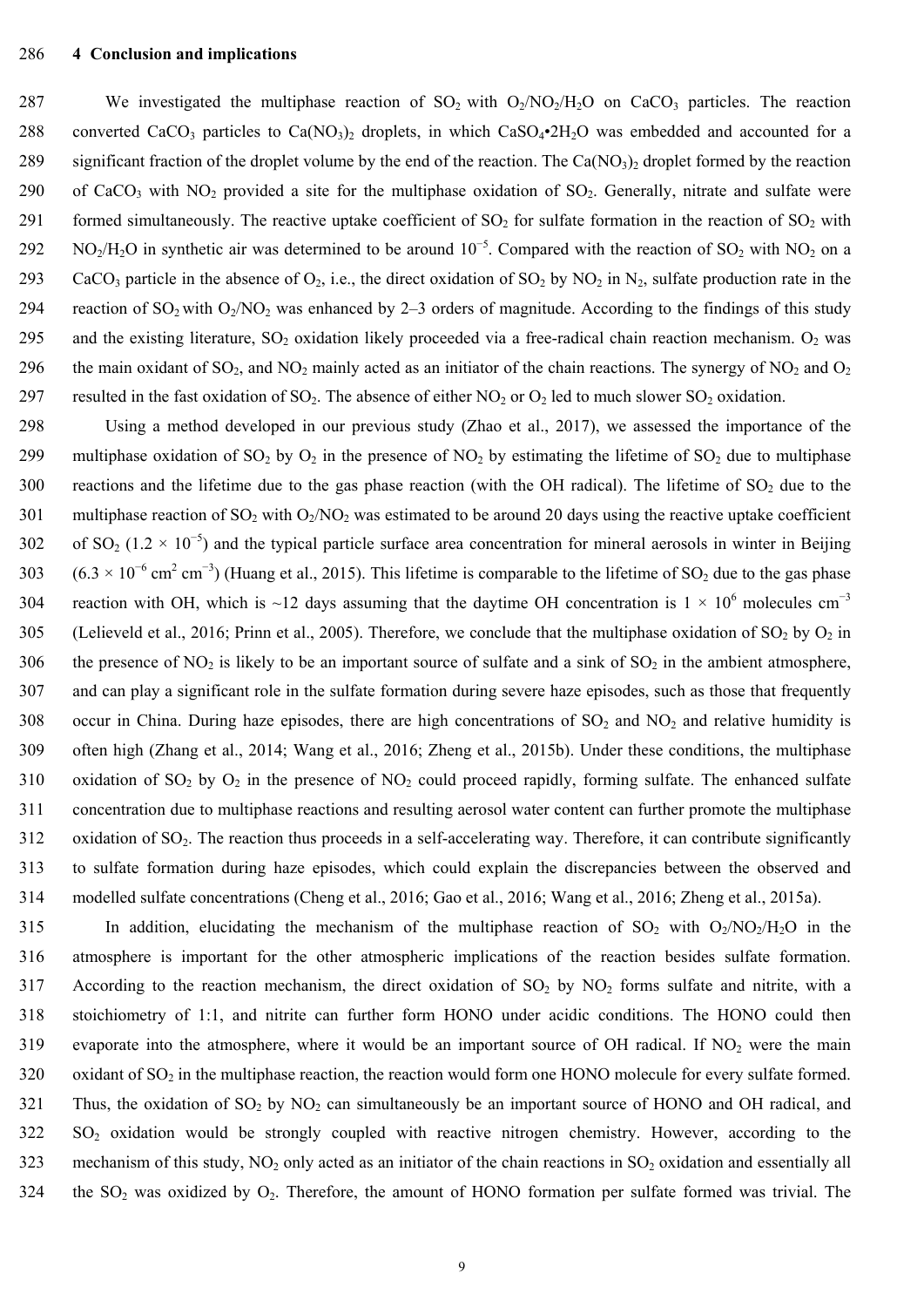- 325 oxidation of  $SO_2$  by  $O_2/NO_2$  is expected to be neither an important source of HONO and OH in the atmosphere
- 326 nor to have a significant influence on reactive nitrogen chemistry.
- 327

## 328 **Acknowledgements**

329 This work was supported by Natural Science Foundation Committee of China (41421064, 21190051, 330 40490265, 91544000) and Ministry of Science and Technology (Grant No. 2002CB410802).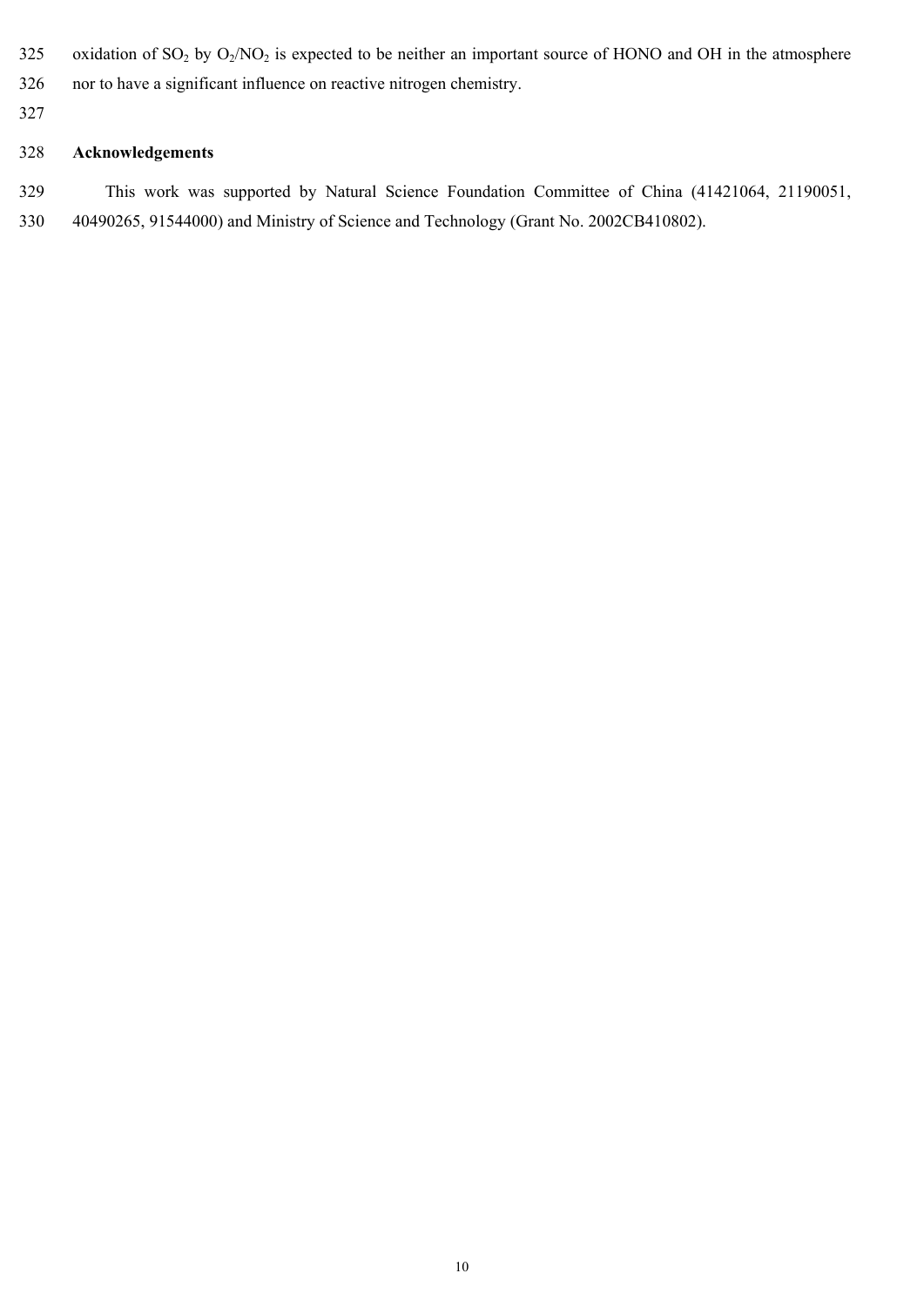#### 331 **References**

- 332 Brandt, C., Fabian, I., and Vaneldik, R.: Kinetics and mechanism of the iron(III)-catalyzed autoxidation of
- 333 sulfur(IV) oxides in aqueous-solution evidence for the redox cycling of iron in the presence of oxygen and 334 modeling of the overall reaction-mechanism, Inorg. Chem. , 33, 687-701, 10.1021/ic00082a012, 1994.
- 335 Brandt, C., and Vaneldik, R.: Transition metal-catalyzed oxidation of sulfur (IV) oxides. Atmospheric-relevant 336 processes and mechanisms, Chem. Rev., 95, 119-190, 10.1021/cr00033a006, 1995.
- 337 Chameides, W. L., and Davis, D. D.: The free-radical chemistry of cloud droplets and its impact upon the 338 composition of rain, J. Geophys. Res.-Oceans, 87, 4863-4877, 10.1029/JC087iC07p04863, 1982.
- 339 Cheng, Y. F., Zheng, G. J., Wei, C., Mu, Q., Zheng, B., Wang, Z. B., Gao, M., Zhang, Q., He, K. B., Carmichael,
- 340 G., Poschl, U., and Su, H.: Reactive nitrogen chemistry in aerosol water as a source of sulfate during haze events
- 341 in China, Sci. Adv., 2, 10.1126/sciadv.1601530, 2016.
- 342 Clifton, C. L., Altstein, N., and Huie, R. E.: Rate-constant for the reaction of NO<sub>2</sub> with sulfur(IV) over the pH 343 range 5.3-13, Environ. Sci. Technol., 22, 586-589, 10.1021/es00170a018, 1988.
- 344 Davidovits, P., Kolb, C. E., Williams, L. R., Jayne, J. T., and Worsnop, D. R.: Mass accommodation and 345 chemical reactions at gas-liquid interfaces, Chem. Rev., 106, 1323-1354, 10.1021/cr040366k, 2006.
- 346 Deister, U., and Warneck, P.: Photooxidation of sulfite (SO32-) in aqueous solution, J. Phys. Chem., 94,
- 347 2191-2198, 10.1021/j100368a084, 1990.
- 348 Eriksen, T. E.: pH Effects on the pulse radiolysis of deoxygenated aqueous solutions of sulphur dioxide, Journal
- 349 of the Chemical Society, Faraday Transactions 1: Physical Chemistry in Condensed Phases, 70, 208-215, 350 10.1039/f19747000208, 1974.
- 351 Gao, M., Carmichael, G. R., Wang, Y., Ji, D., Liu, Z., and Wang, Z.: Improving simulations of sulfate aerosols
- 352 during winter haze over Northern China: the impacts of heterogeneous oxidation by NO2, Front. Environ. Sci.
	- 353 Eng., 10, 16, 10.1007/s11783-016-0878-2, 2016.
	- 354 Guo, H., Weber, R. J., and Nenes, A.: High levels of ammonia do not raise fine particle pH sufficiently to yield 355 nitrogen oxide-dominated sulfate production, Sci. Rep., 7, 12109, 10.1038/s41598-017-11704-0, 2017.
	- 356 Hayon, E., Treinin, A., and Wilf, J.: Electronic spectra, photochemistry, and autoxidation mechanism of the 357 sulfite-bisulfite-pyrosulfite systems. SO2-, SO3-, SO4-, and SO5- radicals, J. Am. Chem. Soc. , 94, 47-57, 358 10.1021/ja00756a009, 1972.
	- 359 He, H., Wang, Y., Ma, Q., Ma, J., Chu, B., Ji, D., Tang, G., Liu, C., Zhang, H., and Hao, J.: Mineral dust and 360 NOx promote the conversion of SO2 to sulfate in heavy pollution days, Sci. Rep., 4, 10.1038/srep04172, 2014.
	-
	- 361 Huang, L., Zhao, Y., Li, H., and Chen, Z.: Kinetics of Heterogeneous Reaction of Sulfur Dioxide on Authentic
	- 362 Mineral Dust: Effects of Relative Humidity and Hydrogen Peroxide, Environ. Sci. Technol., 49, 10797-10805,
	- 363 10.1021/acs.est.5b03930, 2015.
	- 364 Huie, R. E., and Neta, P.: Kinetics of one-electron transfer-reactions involving ClO2 and NO2, J. Phys. Chem. ,
	- 365 90, 1193-1198, 10.1021/j100278a046, 1986.
	- 366 Huie, R. E., and Neta, P.: Rate constants for some oxidations of S(IV) by radicals in aqueous-solutions, Atmos.
	- 367 Environ., 21, 1743-1747, 10.1016/0004-6981(87)90113-2, 1987.
	- 368 Huie, R. E., Clifton, C. L., and Altstein, N.: A pulse radiolysis and flash photolysis study of the radicals SO2,
	- 369 SO3, SO4 and SO5, Radiat. Phys. Chem. , 33, 361-370, 1989.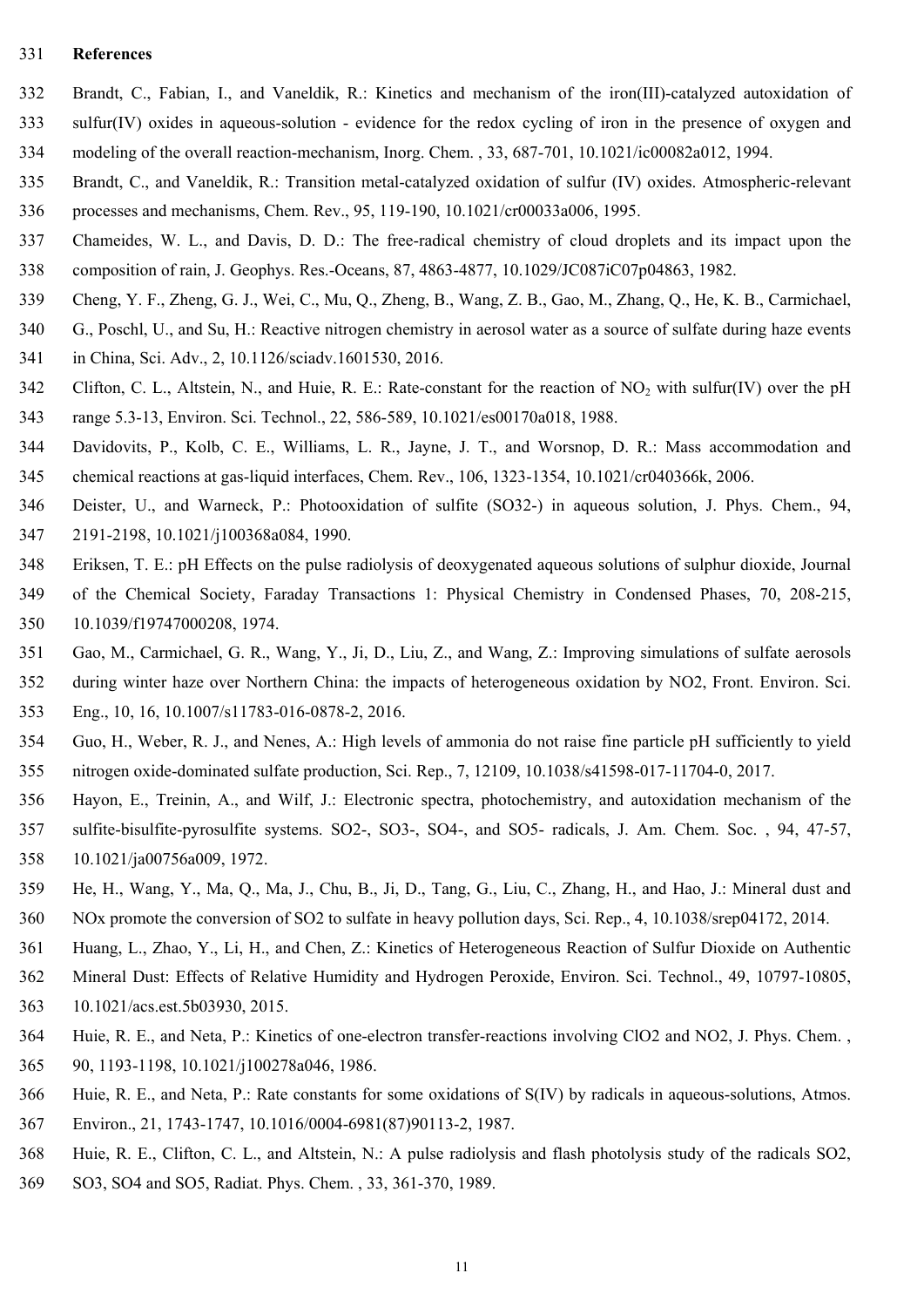- 370 Lee, Y.-N., and Schwartz, S. E.: Kinetics of oxidation of aqueous sulfur (IV) by nitrogen dioxide, in:
- 371 Precipitation Scavenging, Dry Deposition and Resuspension, edited by: Pruppacher, H. R., Semonin, R. G., and
- 372 Slinn, W. G. N., Elsevier, New York, 453-466, 1983.
- 373 Lelieveld, J., Gromov, S., Pozzer, A., and Taraborrelli, D.: Global tropospheric hydroxyl distribution, budget and 374 reactivity, Atmos. Chem. Phys., 16, 12477-12493, 10.5194/acp-16-12477-2016, 2016.
- 375 Li, H. J., Zhu, T., Zhao, D. F., Zhang, Z. F., and Chen, Z. M.: Kinetics and mechanisms of heterogeneous
- 376 reaction of NO<sub>2</sub> on CaCO<sub>3</sub> surfaces under dry and wet conditions, Atmos. Chem. Phys., 10, 463-474, 2010.
- 377 Littlejohn, D., Wang, Y. Z., and Chang, S. G.: Oxidation of aqueous sulfite ion by nitrogen-dioxide, Environ. Sci.
- 378 Technol., 27, 2162-2167, 10.1021/es00047a024, 1993.
- 379 Liu, M. X., Song, Y., Zhou, T., Xu, Z. Y., Yan, C. Q., Zheng, M., Wu, Z. J., Hu, M., Wu, Y. S., and Zhu, T.: Fine
- 380 particle pH during severe haze episodes in northern China, Geophys. Res. Lett., 44, 5213-5221, 381 10.1002/2017gl073210, 2017.
- 382 Liu, Y. J., Zhu, T., Zhao, D. F., and Zhang, Z. F.: Investigation of the hygroscopic properties of Ca(NO3)(2) and
- 383 internally mixed Ca(NO3)(2)/CaCO3 particles by micro-Raman spectrometry, Atmos. Chem. Phys., 8, 384 7205-7215, 2008.
- 385 Ma, Q., He, H., Liu, Y., Liu, C., and Grassian, V. H.: Heterogeneous and multiphase formation pathways of 386 gypsum in the atmosphere, Phys. Chem. Chem. Phys., 15, 19196-19204, 10.1039/c3cp53424c, 2013.
- 387 Nakamoto, K.: Infrared and Raman Spectra of Inorganic and Coordination Compounds Part A, John Wiley 388 &Sons, New York, 221-247 pp., 1997.
- 389 Nash, T.: Effect of nitrogen-dioxide and of some transition-metals on the oxidation of dilute bisulfite solutions,
- 390 Atmos. Environ., 13, 1149-1154, 10.1016/0004-6981(79)90038-6, 1979.
- 391 Pöschl, U., Rudich, Y., and Ammann, M.: Kinetic model framework for aerosol and cloud surface chemistry and
- 392 gas-particle interactions Part 1: General equations, parameters, and terminology, Atmos. Chem. Phys., 7, 393 5989-6023, 2007.
- 394 Podkrajšek, B., Grgić, I., and Turšič, J.: Determination of sulfur oxides formed during the S(IV) oxidation in the 395 presence of iron, Chemosphere, 49, 271-277, https://doi.org/10.1016/S0045-6535(02)00324-7, 2002.
- 396 Prinn, R. G., Huang, J., Weiss, R. F., Cunnold, D. M., Fraser, P. J., Simmonds, P. G., McCulloch, A., Harth, C.,
- 397 Reimann, S., Salameh, P., O'Doherty, S., Wang, R. H. J., Porter, L. W., Miller, B. R., and Krummel, P. B.:
- 398 Evidence for variability of atmospheric hydroxyl radicals over the past quarter century, Geophys. Res. Lett., 32, 399 10.1029/2004gl022228, 2005.
- 400 Santachiara, G., Prodi, F., and Vivarelli, F.: SO2 oxidation in monodisperse droplets grown on carbon nuclei in 401 presence of NO2, J. Aerosol Sci., 21, S221-S224, 10.1016/0021-8502(90)90224-l, 1990.
- 402 Santachiara, G., Prodi, F., and Vivarelli, F.: Further experiments on SO2 oxidation rate in monodisperse droplets 403 grown on carbon nuclei in presence of O-2 and NO2, J. Aerosol Sci., 24, 683-685, 404 10.1016/0021-8502(93)90024-4, 1993.
- 405 Sarma, L. P., Prasad, P. S. R., and Ravikumar, N.: Raman spectroscopic study of phase transitions in natural 406 gypsum, J. Raman Spectrosc. , 29, 851-856, 10.1002/(sici)1097-4555(199809)29:9<851::aid-jrs313>3.0.co;2-s, 407 1998.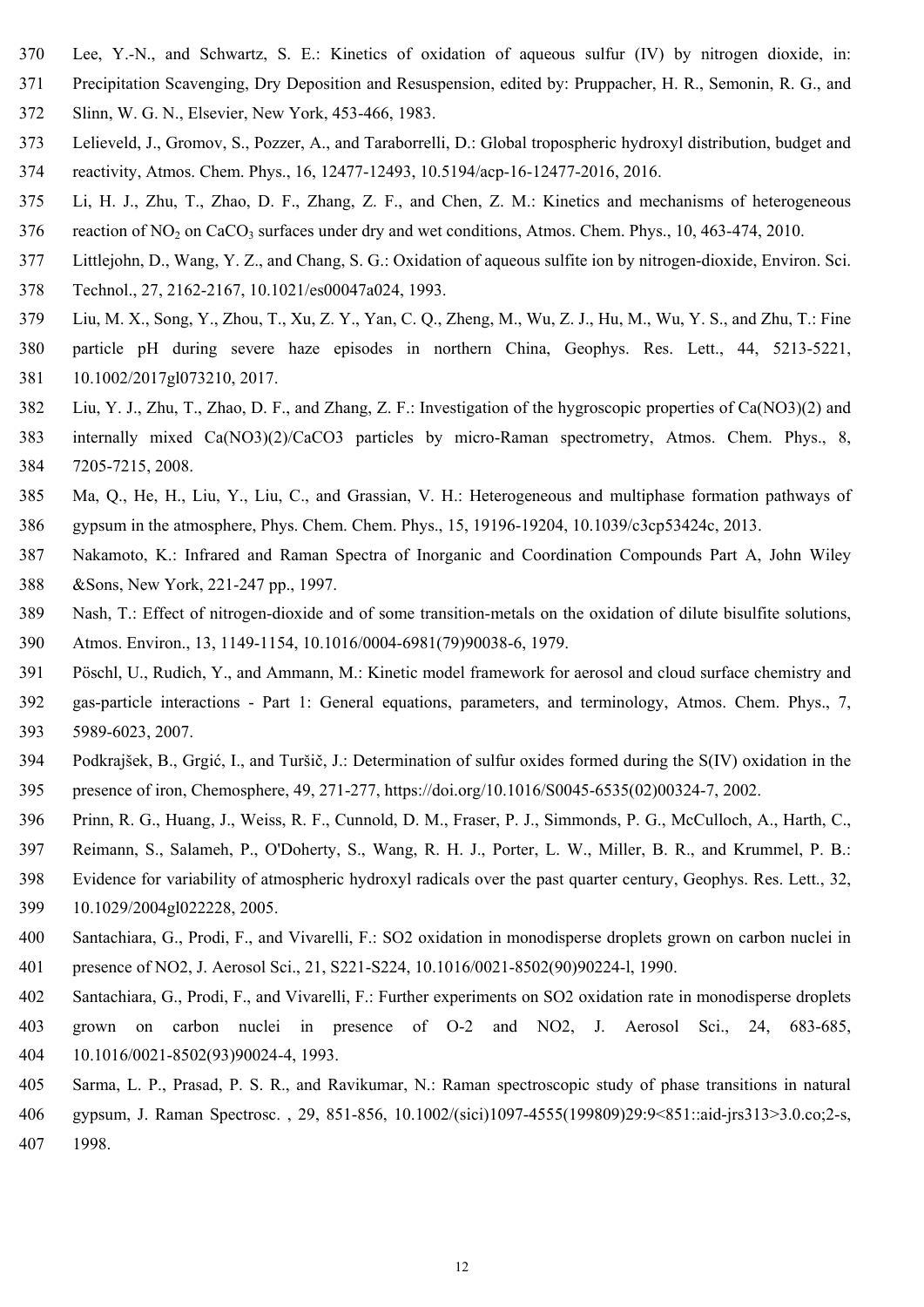- 408 Seinfeld, J. H., and Pandis, S. N.: Atmospheric chemistry and physics: from air pollution to climate change, 2nd 409 ed., John Wiley &Sons. Inc., 2006.
- 410 Shen, C. H., and Rochelle, G. T.: Nitrogen Dioxide Absorption and Sulfite Oxidation in Aqueous Sulfite, Environ. 411 Sci. Technol., 32, 1994-2003, 10.1021/es970466q, 1998.
- 412 Shi, X. L.: Generation of SO<sub>3</sub><sup>-</sup> and OH radicals in SO<sub>3</sub><sup>2-</sup> reactions with inorganic environmental-pollutants and its 413 implications to  $SO_3^2$  toxicity, J. Inorg. Biochem. , 56, 155-165, 10.1016/0162-0134(94)85002-x, 1994.
- 414 Spindler, G., Hesper, J., Bruggemann, E., Dubois, R., Muller, T., and Herrmann, H.: Wet annular denuder
- 415 measurements of nitrous acid: laboratory study of the artefact reaction of NO2 with S(IV) in aqueous solution
- 416 and comparison with field measurements, Atmos. Environ., 37, 2643-2662, 10.1016/s1352-2310(03)00209-7, 417 2003.
- 418 Turšič, J., Grgić, I., and Bizjak, M.: Influence of NO2 and dissolved iron on the S(IV) oxidation in synthetic 419 aqueous solution, Atmos. Environ., 35, 97-104, https://doi.org/10.1016/S1352-2310(00)00283-1, 2001.
- 420 Wang, G., Zhang, R., Gomez, M. E., Yang, L., Levy Zamora, M., Hu, M., Lin, Y., Peng, J., Guo, S., Meng, J., Li,
- 421 J., Cheng, C., Hu, T., Ren, Y., Wang, Y., Gao, J., Cao, J., An, Z., Zhou, W., Li, G., Wang, J., Tian, P.,
- 422 Marrero-Ortiz, W., Secrest, J., Du, Z., Zheng, J., Shang, D., Zeng, L., Shao, M., Wang, W., Huang, Y., Wang, Y.,
- 423 Zhu, Y., Li, Y., Hu, J., Pan, B., Cai, L., Cheng, Y., Ji, Y., Zhang, F., Rosenfeld, D., Liss, P. S., Duce, R. A., Kolb,
- 424 C. E., and Molina, M. J.: Persistent sulfate formation from London Fog to Chinese haze, Proc. Nat. Acad. Sci.
- 425 U.S.A., 113, 13630-13635, 10.1073/pnas.1616540113, 2016.
- 426 Waygood, S. J., and McElroy, W. J.: Spectroscopy and decay kinetics of the sulfite radical anion in aqueous 427 solution, J. Chem. Soc.-Faraday Trans., 88, 1525-1530, 10.1039/ft9928801525, 1992.
- 428 Xue, J., Yuan, Z. B., Griffith, S. M., Yu, X., Lau, A. K. H., and Yu, J. Z.: Sulfate Formation Enhanced by a
- 429 Cocktail of High NOx, SO2, Particulate Matter, and Droplet pH during Haze-Fog Events in Megacities in China:
- 430 An Observation-Based Modeling Investigation, Environ. Sci. Technol., 50, 7325-7334, 10.1021/acs.est.6b00768, 431 2016.
- 432 Zhang, J. K., Sun, Y., Liu, Z. R., Ji, D. S., Hu, B., Liu, Q., and Wang, Y. S.: Characterization of submicron 433 aerosols during a month of serious pollution in Beijing, 2013, Atmos. Chem. Phys., 14, 2887-2903, 434 10.5194/acp-14-2887-2014, 2014.
- 435 Zhao, D., Song, X., Zhu, T., Zhang, Z., and Liu, Y.: Multiphase Reaction of SO2 with NO2 on CaCO3 Particles.
- 436 1. Oxidation of SO2 by NO2, Atmos. Chem. Phys. Discuss., 2017, 1-23, 10.5194/acp-2017-610, 2017.
- 437 Zhao, D. F., Zhu, T., Chen, Q., Liu, Y. J., and Zhang, Z. F.: Raman micro-spectrometry as a technique for 438 investigating heterogeneous reactions on individual atmospheric particles, Sci. China Chem., 54, 154-160, 439 10.1007/s11426-010-4182-x, 2011.
- 440 Zheng, B., Zhang, Q., Zhang, Y., He, K. B., Wang, K., Zheng, G. J., Duan, F. K., Ma, Y. L., and Kimoto, T.:
- 441 Heterogeneous chemistry: a mechanism missing in current models to explain secondary inorganic aerosol
- 442 formation during the January 2013 haze episode in North China, Atmos. Chem. Phys., 15, 2031-2049,
- 443 10.5194/acp-15-2031-2015, 2015a.
- 444 Zheng, G. J., Duan, F. K., Su, H., Ma, Y. L., Cheng, Y., Zheng, B., Zhang, Q., Huang, T., Kimoto, T., Chang, D.,
- 445 Poschl, U., Cheng, Y. F., and He, K. B.: Exploring the severe winter haze in Beijing: the impact of synoptic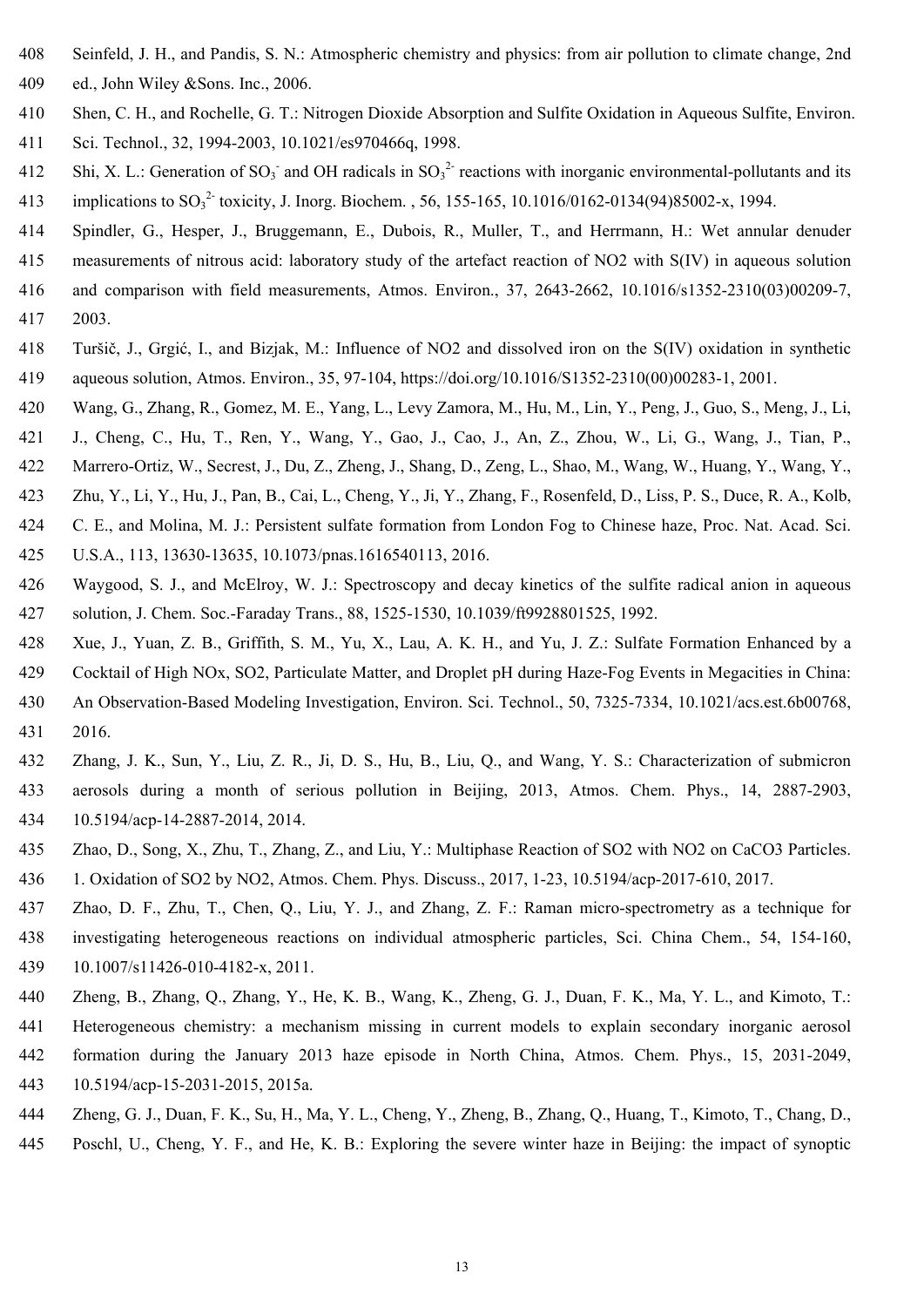- 446 weather, regional transport and heterogeneous reactions, Atmos. Chem. Phys., 15, 2969-2983,
- 447 10.5194/acp-15-2969-2015, 2015b.
- 448 Zhu, T., Shang, J., and Zhao, D. F.: The roles of heterogeneous chemical processes in the formation of an air 449 pollution complex and gray haze, Sci. China Chem., 54, 145-153, 10.1007/s11426-010-4181-y, 2011.
- 450
- 451
- 452
- 
- 453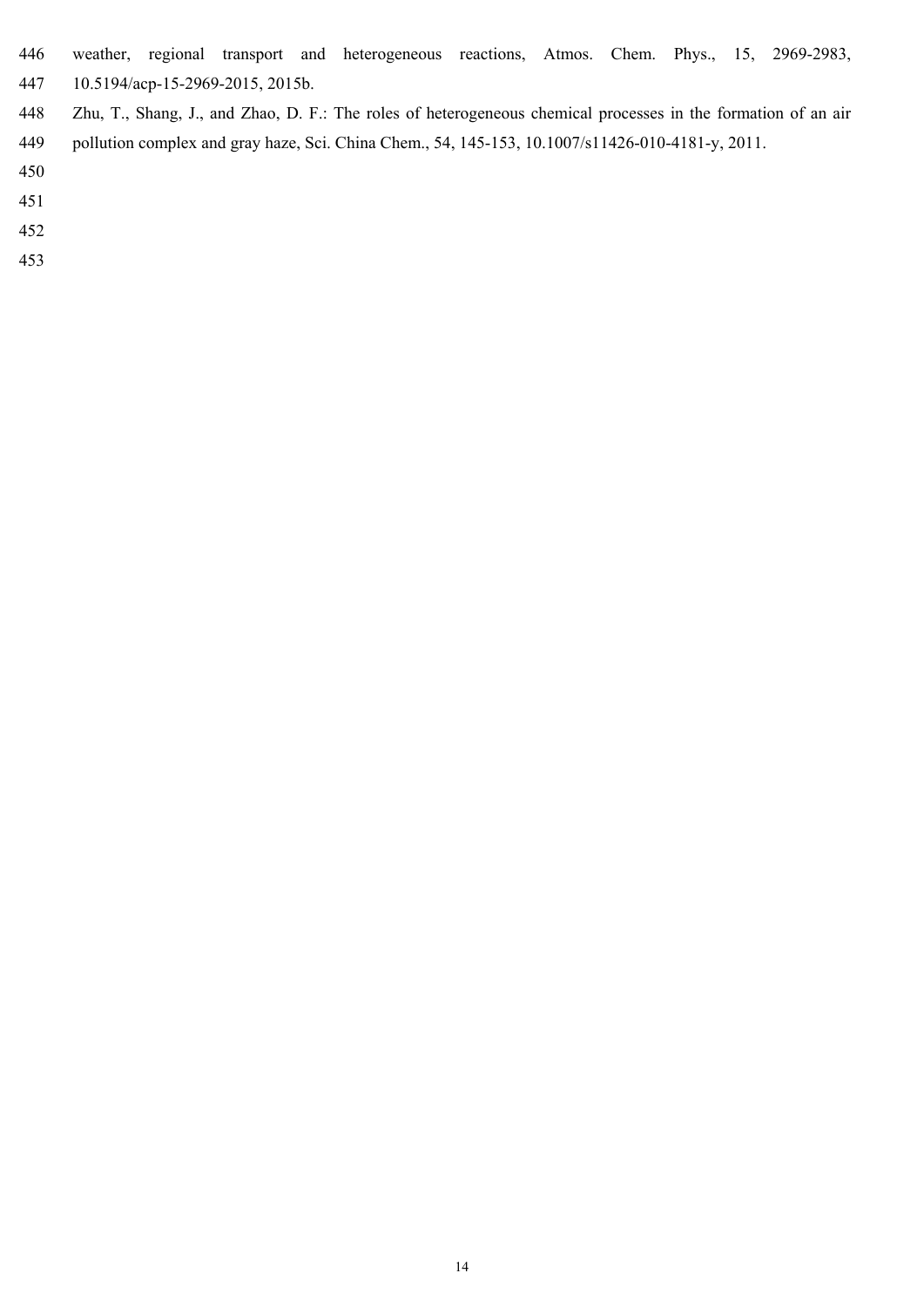454 **Table 1.** Reactive uptake coefficient of  $SO_2$  for sulfate formation at 82% RH and at different  $O_2$ 455 concentrations.

| $SO_2/NO_2/O_2$ concentration | γ                    |
|-------------------------------|----------------------|
| 75 ppm/ 75 ppm/ 86 %          | $1.7 \times 10^{-5}$ |
| 75 ppm/ 75 ppm/ 20 $\%$       | $1.2 \times 10^{-5}$ |
| 75 ppm/ 75 ppm/ 5 %           | $3.5 \times 10^{-6}$ |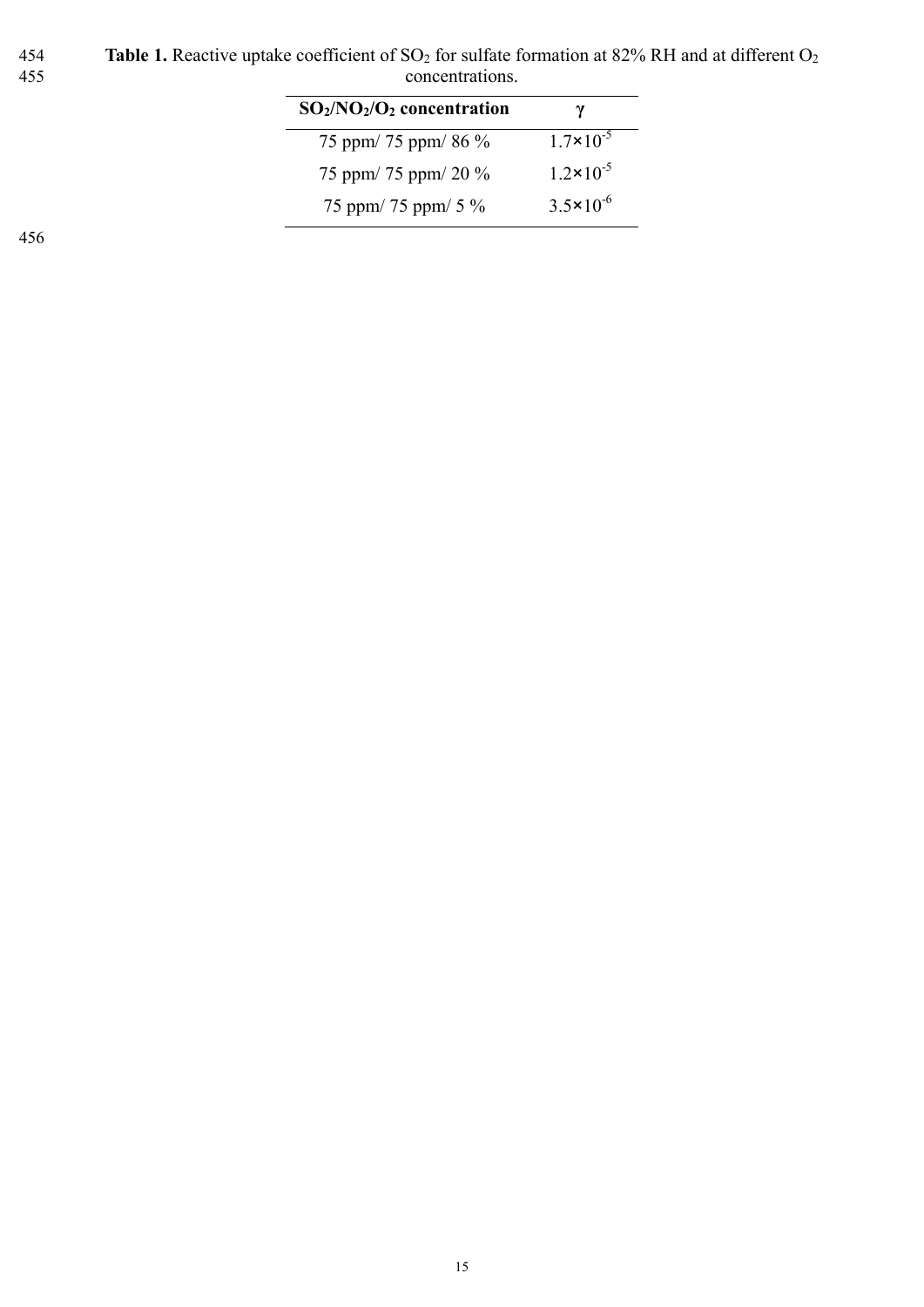| <b>Step</b> | <b>Reactions</b>                                                                                    |       |
|-------------|-----------------------------------------------------------------------------------------------------|-------|
| Initiation  | $NO2(aq) + HSO3-(aq) \rightarrow NO2-(aq) + SO3-(aq) + H+(aq)$                                      | (R7)  |
| Propagation | $SO_3^{\bullet-}(aq) + O_2(aq) \rightarrow SO_5^{\bullet-}(aq)$                                     | (R11) |
|             | $SO_5^{\bullet-}(aq) + HSO_3^-(aq) \rightarrow HSO_5^-(aq) + SO_3^{\bullet-}(aq)$                   | (R12) |
|             | $HSO5-(aq) + HSO3-(aq) \rightarrow 2SO42-(aq) + 2H+(aq)$                                            | (R13) |
|             | $SO_5^{\bullet-}(aq) + HSO_3^-(aq) \rightarrow SO_4^{2-}(aq) + SO_4^{\bullet-}(aq) + H^+(aq)$ (R14) |       |
|             | $SO_4^{\bullet-}(aq) + HSO_3^-(aq) \rightarrow SO_4^{2-}(aq) + SO_3^{\bullet-}(aq) + H^+(aq)$       | (R15) |
| Termination | $SO_3^{(-)}(aq) + SO_3^{(-)}(aq) \rightarrow S_2O_6^{2-}(aq)$                                       | (R8)  |
|             | $SO_3^{\bullet-}(aq) + SO_3^{\bullet-}(aq) \rightarrow SO_3^{2-}(aq) + SO_3$                        | (R9)  |
|             | $SO_3(aq) + H_2O \rightarrow SO_4^{2-}(aq) + 2H^+(aq)$                                              | (R10) |
|             | $SO_4^{\bullet-}(aq) + SO_4^{\bullet-}(aq) \rightarrow S_2O_8^{2-}(aq)$                             | (R16) |
|             | $SO_5^{(-)}(aq) + SO_5^{(-)}(aq) \rightarrow S_2O_8^{2-}(aq) + O_2(aq)$                             | (R17) |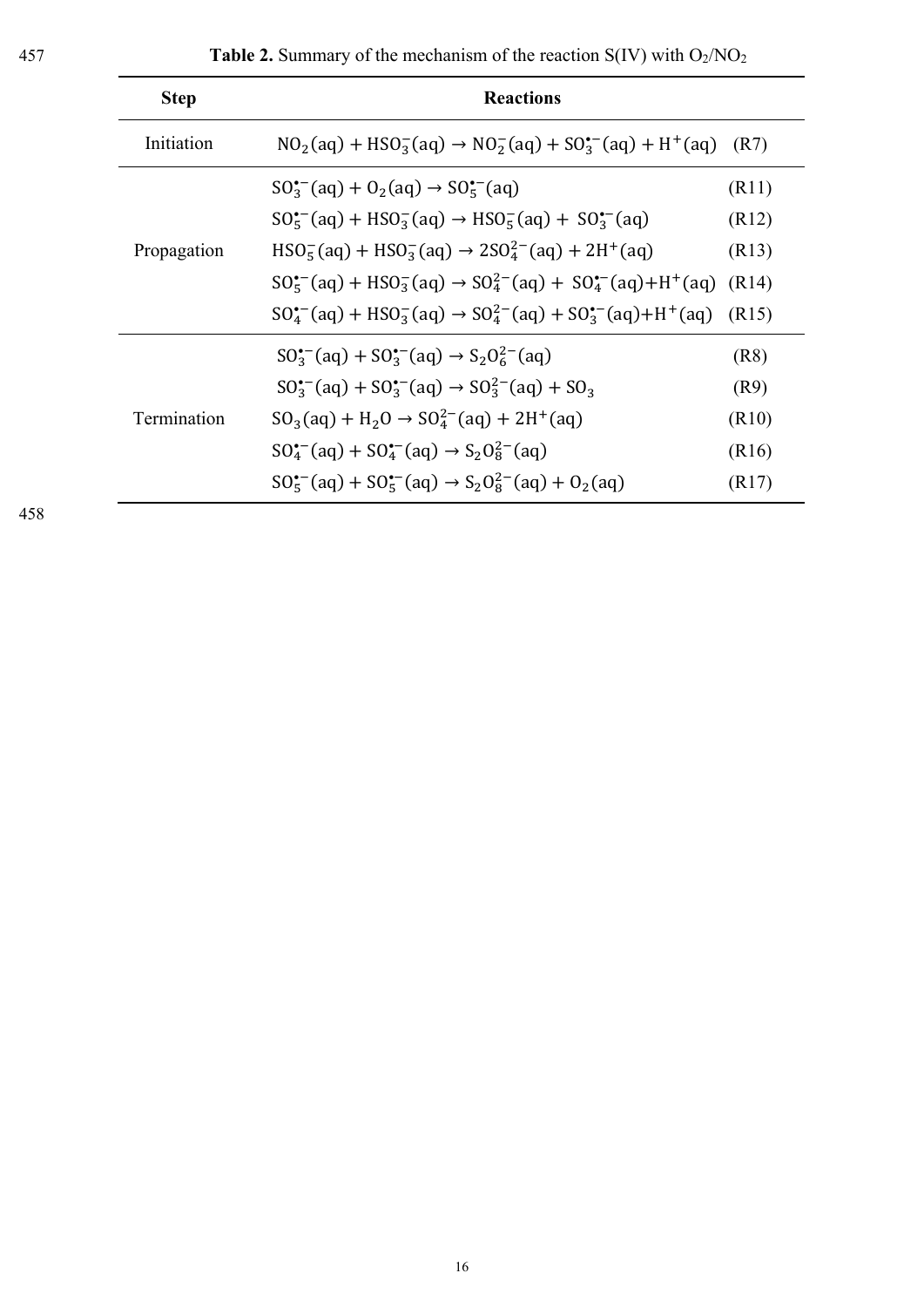

460 Figure 1. Raman spectra of a CaCO<sub>3</sub> particle during the multiphase reaction of  $SO_2$  with  $O_2/NO_2/H_2O$ 461 on the particle. SO<sub>2</sub>: 75 ppm, NO<sub>2</sub>: 75 ppm, RH: 72%, O<sub>2</sub>: 20%. The peak intensity of carbonate (1087) 462  $\text{cm}^{-1}$ ) at 0 and 42 min was divided by three for clarity.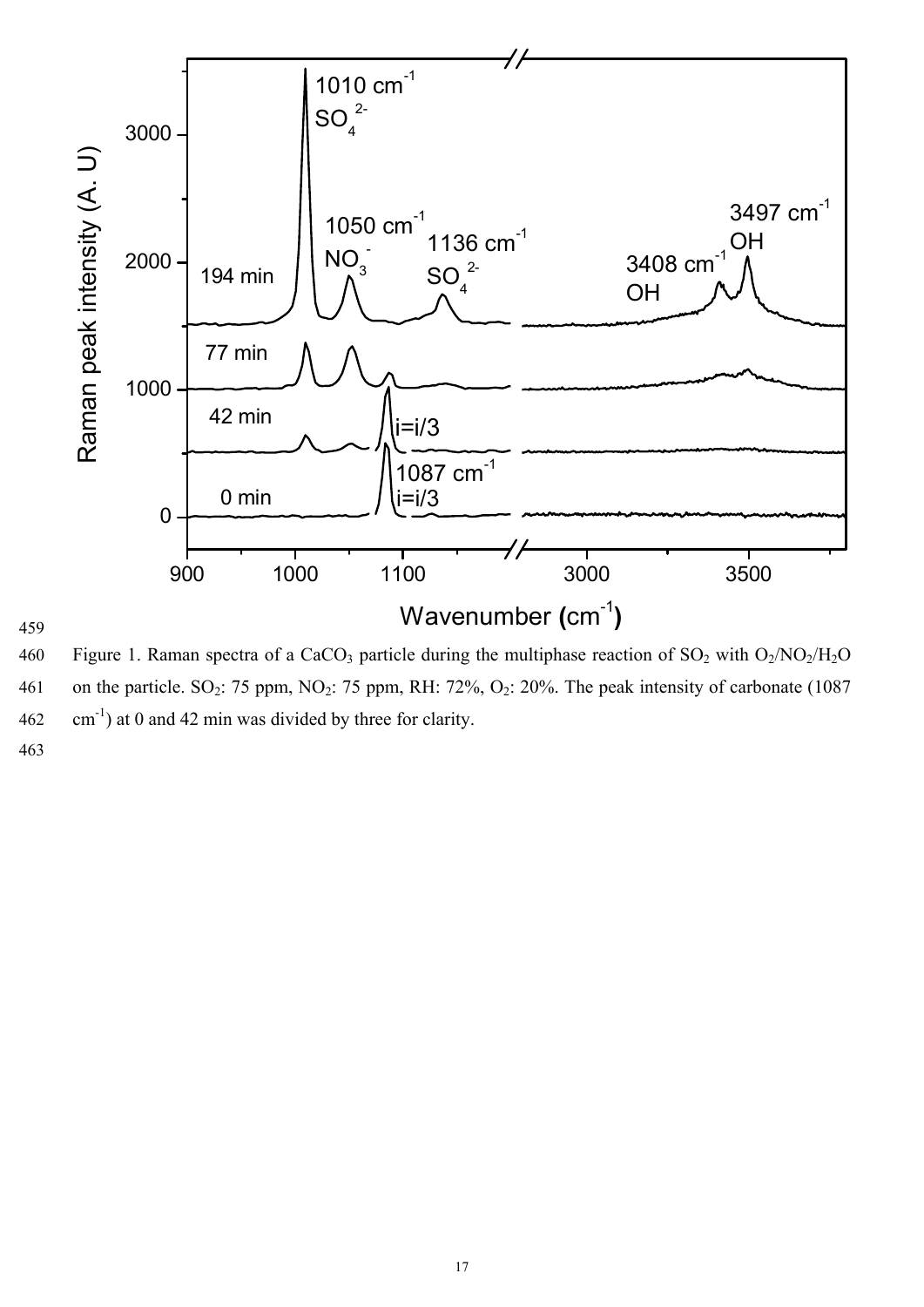

466 467

468 469

(iii)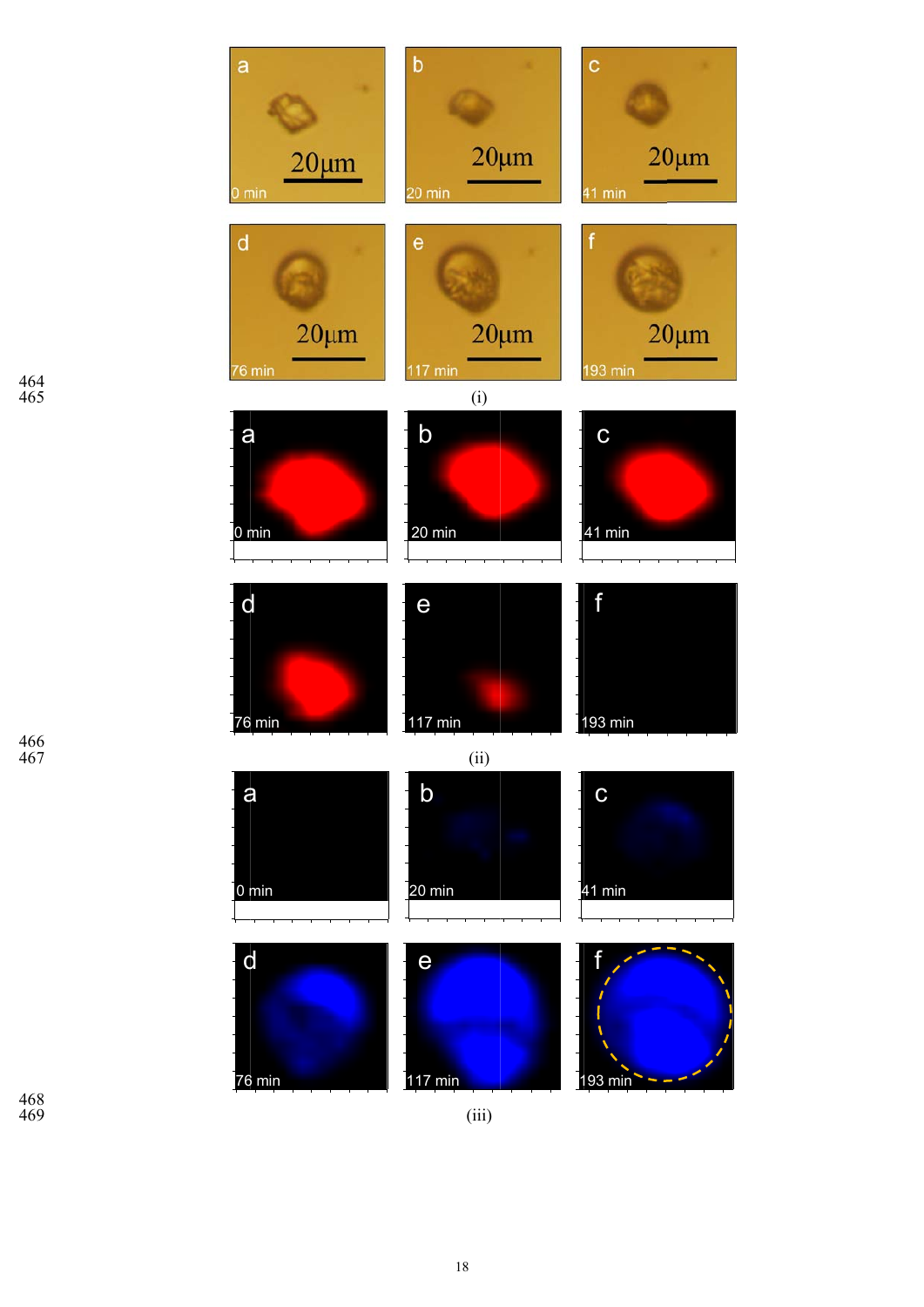



472 Figure 2. Microscopic image (i) and Raman mapping image of carbonate (ii), nitrate (iii), and sulfate (iv) 473 on the CaCO<sub>3</sub> particle during the multiphase reaction  $SO_2$  with  $O_2/NO_2/H_2O$  on the particle. A-f 474 corresponds to the reaction time of 0, 20, 41, 76, 117, and 193 min.  $SO_2$ : 75 ppm, NO<sub>2</sub>: 75 ppm, RH: 475  $\,$  72%, O<sub>2</sub>: 20%. The mapping image of carbonate, nitrate, and sulfate are made using the peak area at 1050, 1010, and 1087 cm<sup>-1</sup>, respectively. The red, blue, and green colors indicate the peak intensity of 477 carbonate, nitrate, and sulfate, respectively. The dashed lines in panel iii-f and iv-f indicate the shape of 478 the droplet at the end of the reaction.